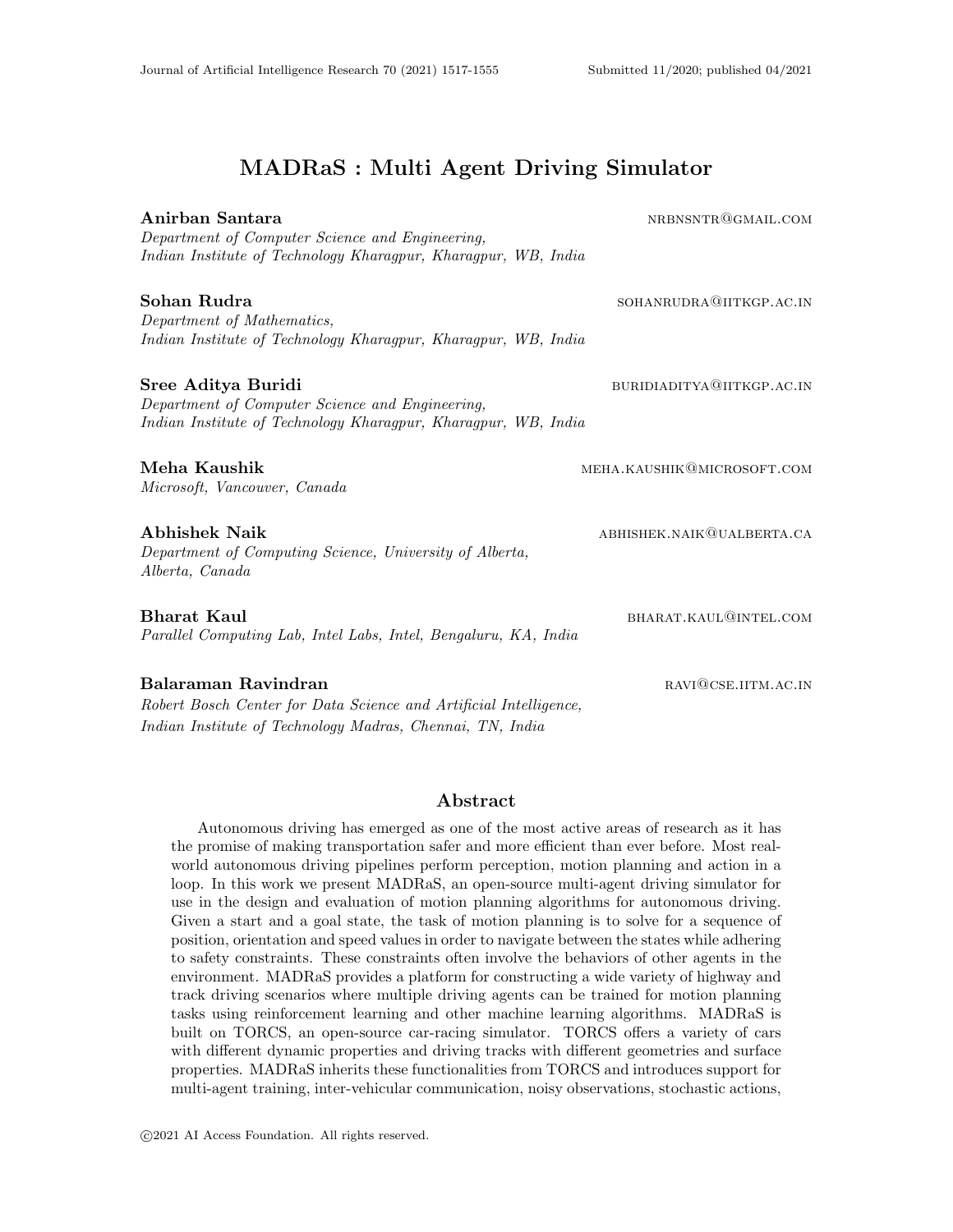and custom traffic cars whose behaviors can be programmed to simulate challenging traffic conditions encountered in the real world. MADRaS can be used to create driving tasks whose complexities can be tuned along eight axes in well defined steps. This makes it particularly suited for curriculum and continual learning. MADRaS is lightweight and it provides a convenient OpenAI Gym interface for independent control of each car. Apart from the primitive steering-acceleration-brake control mode of TORCS, MADRaS offers a hierarchical track-position – speed control mode that can potentially be used to achieve better generalization. MADRaS uses a UDP based client server model where the simulation engine is the server and each client is a driving agent. MADRaS uses multiprocessing to run each agent as a parallel process for efficiency and integrates well with popular reinforcement learning libraries like RLLib. We show experiments on single and multi-agent reinforcement learning with and without curriculum.

### 1. Introduction

Inefficient driving habits of humans result in accidents, congestion and environmental pollution. These issues can be addressed efficiently if cars are able to operate autonomously. Additionally, humans lose hours of productivity in their cars towards their daily commute. These possibilities have, of late, spurred an unprecedented amount of interest towards selfdriving car technology from researchers around the world.

Although realization of fully autonomous driving seems far flung, some specific low level tasks pertaining to driving such as adaptive cruise control, lane keep assistance and parking assistance have already been automated at a production scale in the form of Advanced Driver-Assistance Systems (ADAS) (Dikmen & Burns, 2016; Minster, Haghighat, Chu, & Vogt, 2018). Safe, optimal and fast motion planning in complex, multi-modal, multi-agent, and partially observable environments is the foremost technological challenge towards achieving full autonomy. Achieving these goals tractably using traditional motion planning algorithms – like Model Predictive Control, RRT, A<sup>\*</sup>, and Dijkstra – is only possible under certain simplifying assumptions on the complexity the environment (LaValle, 2006). On the other hand, Machine Learning based approaches including Reinforcement Learning (RL) (Sutton & Barto, 2018) and Learning from Demonstration (LfD) (Argall, Chernova, Veloso, & Browning, 2009) are capable of fast, reactive control under fewer assumptions (Shalev-Shwartz, Shammah, & Shashua, 2016; Bojarski, Yeres, Choromanska, Choromanski, Firner, Jackel, & Muller, 2017; Sharifzadeh, Chiotellis, Triebel, & Cremers, 2016; You, Lu, Filev, & Tsiotras, 2019). However the training phase of these algorithms is often data-hungry (Fayjie, Hossain, Oualid, & Lee, 2018; Talpaert., Sobh., Kiran., Mannion., Yogamani., El-Sallab., & Perez., 2019) especially for those using highly expressive and complex models like deep neural networks. RL based methods also require online interaction with the environment that entails risk (Shalev-Shwartz & Shashua, 2016; Santara, Naik, Ravindran, Das, Mudigere, Avancha, & Kaul, 2018). Driving simulators attempt to address these problems by rendering realistic driving conditions and traffic patterns in which agents can collect training data many times faster than real time. They also provide a sandbox environment where the agent can run into catastrophic situations while learning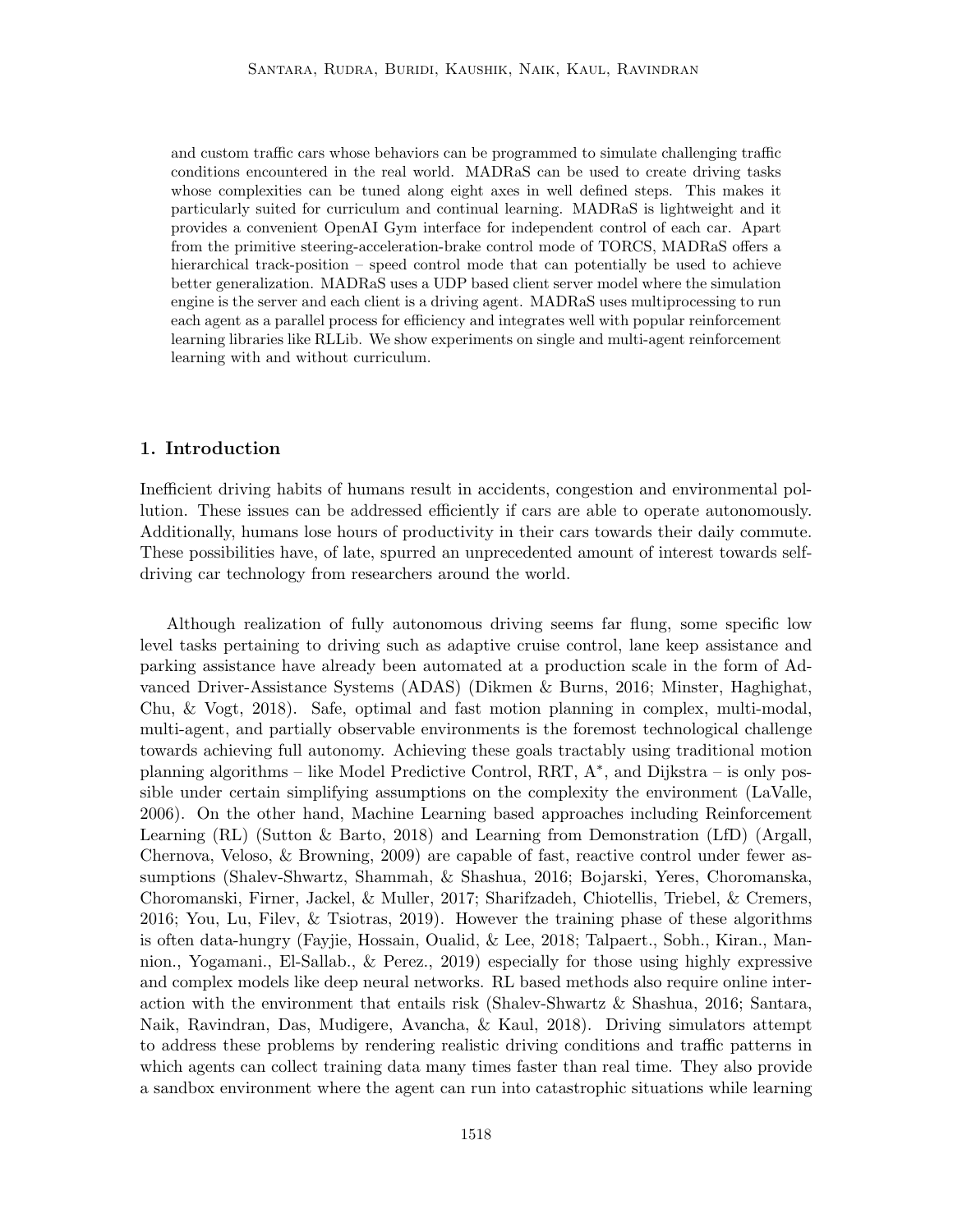to drive without causing physical damage in the real world.

Real world driving scenarios have a high degree of variability and require the driver to optimize for multiple – often conflicting – objectives depending on the situation they are in. Curriculum learning (Bengio, Louradour, Collobert, & Weston, 2009) and continual learning (Parisi, Kemker, Part, Kanan, & Wermter, 2019) are two families of machine learning algorithms that are relevant in this case. Curriculum learning provides a way of learning complex skills efficiently by breaking up the problem into a hierarchy of sub-tasks and learning to accomplish them in the order of increasing complexity. Continual learning on the other hand deals with learning to accomplish new tasks without forgetting previously acquired skills. A simulator for curriculum and continual learning of autonomous driving agents should be able to create a large variety of driving scenarios with fine-grained control on their complexities.

Since the early days of autonomous driving research, simulators have been used in the development of different parts of the perceive-plan-act pipeline (Sulkowski, Bugiel, & Izydorczyk, 2018). Most of these simulators cater to the task of perception. Back in 1989, the creator of ALVINN, Dean A. Pomerleau, had used a simulator to generate training images for road detection (Pomerleau, 1989). Thanks to the recent advances in computer graphics, modern driving simulators and games like Grand Theft Auto –  $V^{-1}$  can render photo-realistic driving scenes with accurate depiction of illumination, weather and other physical phenomena. They also simulate real-life sensors that can be used to collect synthetic data from these scenes to augment real-world driving datasets. Recent works (Chen, Seff, Kornhauser, & Xiao, 2015; Richter, Vineet, Roth, & Koltun, 2016; Richter, Hayder, & Koltun, 2017; Ros, Sellart, Materzynska, Vazquez, & Lopez, 2016) have demonstrated that training perception algorithms on these augmented datasets result in better generalization in the real world that is crucial for safe and reliable autonomous driving. Most notable open-source driving simulators in this category are CARLA (Dosovitskiy, Ros, Codevilla, Lopez, & Koltun, 2017), Microsoft AirSim (Shah, Dey, Lovett, & Kapoor, 2018), Deep-Drive.io and Udacity's Self Driving Car Simulator (Brown et al., 2018). These simulators can, in principle, be also used for planning tasks. However, an agent learning to face real world driving scenarios must learn to be invariant to road geometries, traffic patterns and vehicular dynamics. These simulators do not offer enough variability along these dimensions that is necessary to learn the invariances. In a typical driving scene, multiple entities (cars, buses, bikes, and pedestrians) try to achieve their objectives of getting from one place to another fast, yet safely and reliably. A simulator for such an environment should provide an easy way to create arbitrary traffic configurations. The task of negotiating in traffic is akin to finding the winning strategy in a multi-agent game (Dresner & Stone, 2008). Hence, an autonomous driving simulator should be able to simulate different varieties of traffic and support multiple agents learning to negotiate and drive through cooperation and competition. Among the aforementioned simulators, AirSim, DeepDrive.io and Udacity provide some preset driving conditions mostly without traffic. They do not provide any straightforward way to create custom traffic or train multiple agents. CARLA does provide an API for

<sup>1.</sup> Available online at https://www.rockstargames.com/V/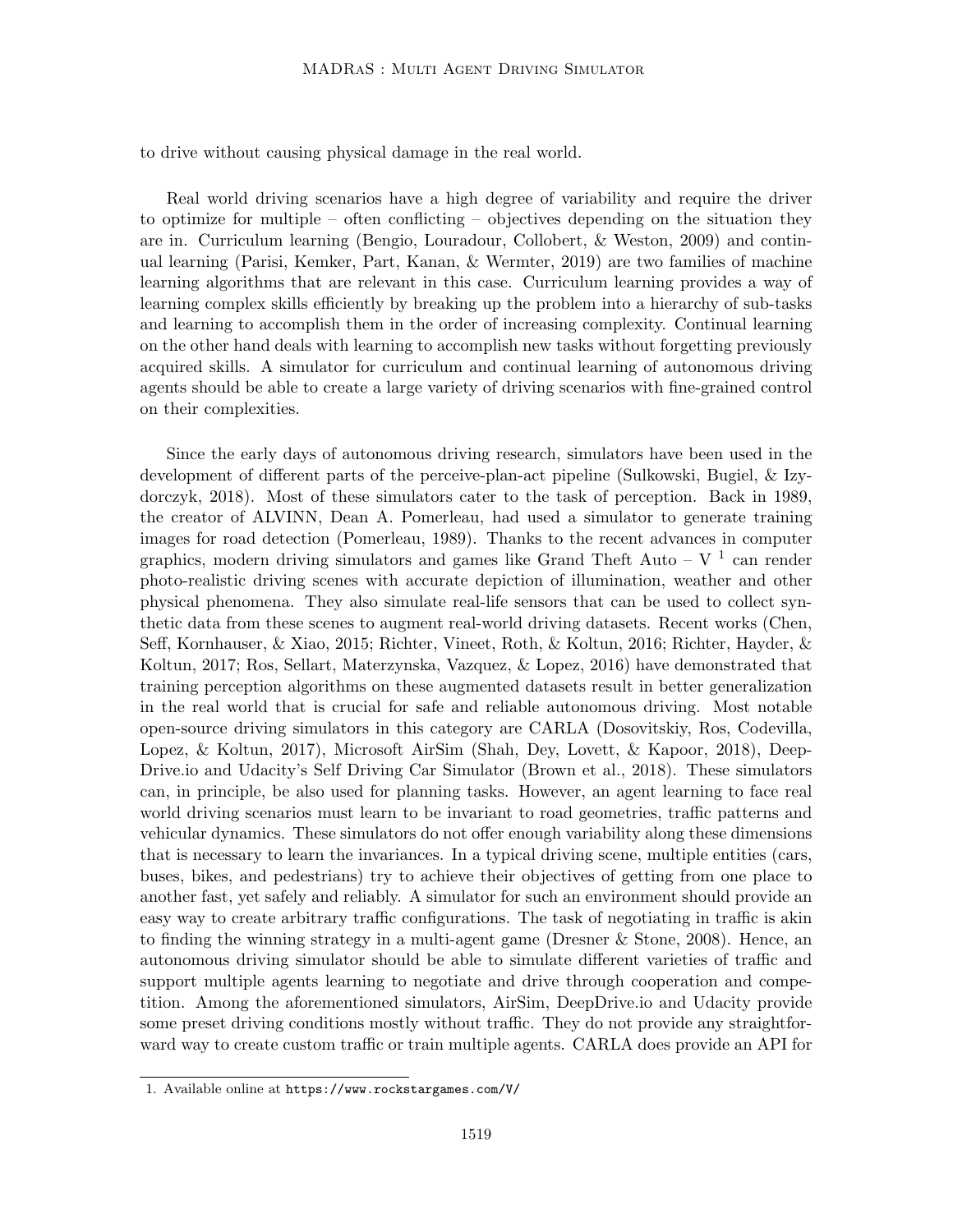independent control of cars that can be used for multi-agent training and creating custom traffic cars. However, most of the variability presented by CARLA is in the perceived inputs and not in the behavioral dynamics of the ego-vehicle or the traffic agents. This motivated us to develop a dedicated simulator for learning to plan in autonomous driving with a focus on learning invariances to road geometries, traffic patterns and vehicular dynamics in both single and multi-agent learning settings.

In this paper we present MADRaS, a *M* ulti-*A*gent *DR*iving *S*imulator for motion planning in autonomous driving and demonstrate its ability to create driving scenarios with high degrees of variability. We present results of training reinforcement learning agents to accomplish challenging tasks like driving vehicles with drastically different dynamics, maneuvering through a variety of track geometries, navigating through a narrow road avoiding collisions with both moving and parked traffic cars and making two cars learn to cooperate and pass through a traffic bottleneck. We also demonstrate how curriculum learning can help in reducing the sample complexity of some of these tasks. Built on top of the TORCS platform (Wymann, Espié, Guionneau, Dimitrakakis, Coulom, & Sumner, 2000), MADRaS uses simplified physics simulation and representative graphics to reduce the computational overhead for perception and action. It allows for the addition of learning and non-learning cars to a driving scene to create custom traffic configurations and train multiple agents simultaneously. Each driving agent gets a high-level object-oriented representation of the world as observation and an OpenAI gym (Brockman, Cheung, Pettersson, Schneider, Schulman, Tang,  $\&$  Zaremba, 2016) interface for independent control. MADRaS is open source<sup>2</sup> and aims to contribute to the democratization of artificial intelligence.

The rest of the paper is organised as follows. Section 2 introduces the theoretical concepts that guide the organization of MADRaS. Section 3 describes our contributions in this project in detail. Section 4 presents six experimental studies that highlight the ability of MADRaS to simulate driving tasks of high variance. Finally, Section 5 concludes the paper with scopes of future work.

#### 2. Background

In this section, we introduce the concepts of Markov Decision Process (MDP), Markov Game (MG), Reinforcement Learning (RL) and Episodic Learning that comprise the foundation of MADRaS.

#### 2.1 Reinforcement Learning in Markov Games

Markov Decision Process (MDP) is a mathematical construct that is commonly used in the artificial intelligence literature to describe an environment in which agents learn to act (Sutton & Barto, 2018). In a single-agent learning set-up, an MDP can be expressed as a 4-tuple:  $\mathcal{M} = \langle S, A, P, R \rangle$ . It consists of a state space S, an action space A, a transition

<sup>2.</sup> Code available at https://github.com/madras-simulator/MADRaS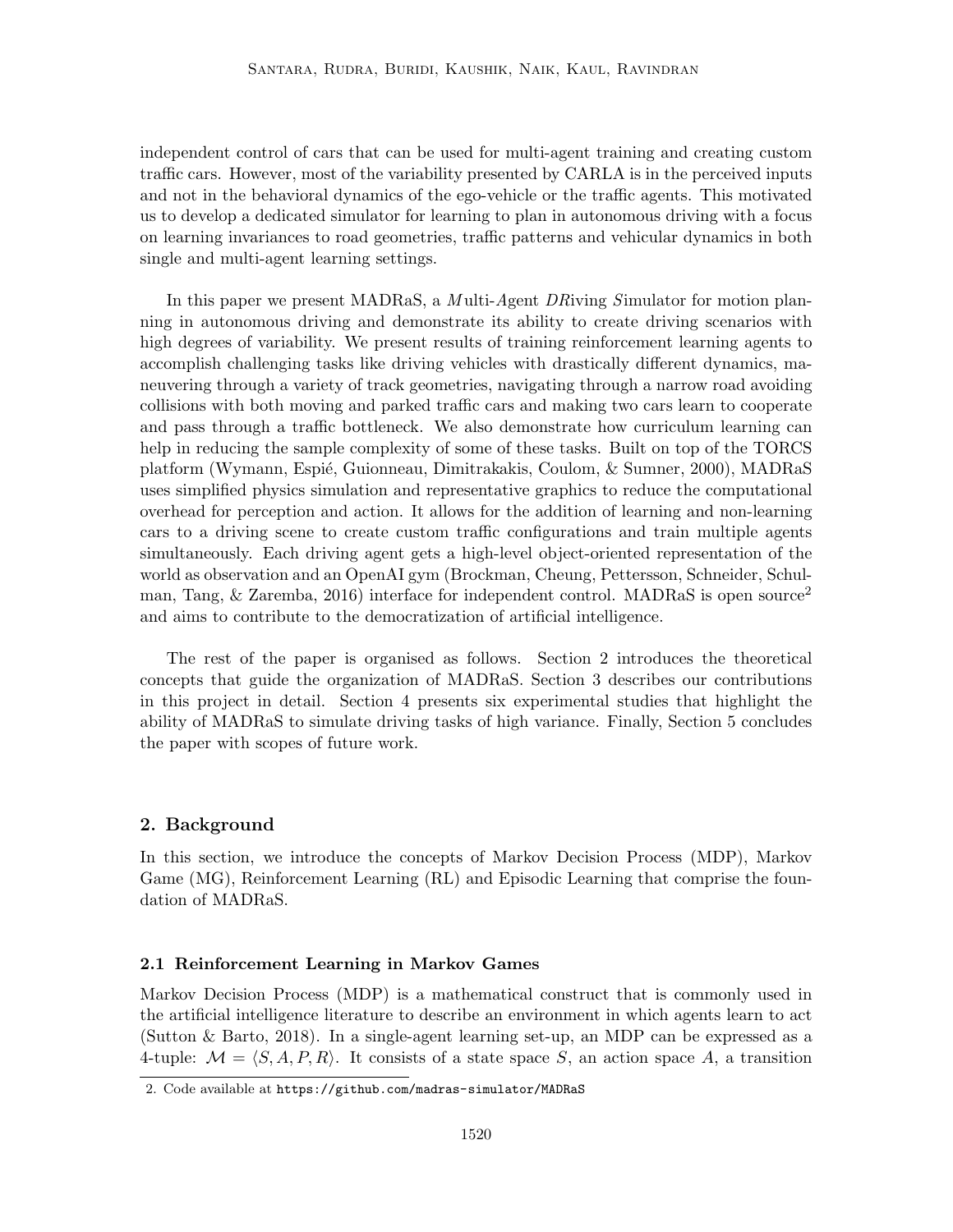dynamics function  $P: S \times A \times S \rightarrow [0, 1]$  that gives the probability distribution over next states for each action taken in a given state and a reward function  $R : S \times A \rightarrow \mathbb{R}$  that qualifies the task at hand. An agent learning to act in this environment receives observations about the current state and samples actions from its policy  $\pi : S \times A \rightarrow [0,1]$  which is a conditional distribution over A given a state in  $S$ . The reward function  $R$  gives scalar feedback about these actions that indicate the agent's progress towards the goal. The agent optimizes the parameters of its policy to maximize the cumulative reward received from the environment. This form of learning through trial and error with feedback from the environment is known as Reinforcement Learning (RL).

In a multi-agent reinforcement learning set up, the environment is described as a Markov Game (MG) which is a generalization of MDP to capture the interplay of multiple agents (Littman, 1994; Bu, Babu, De Schutter, et al., 2008; Bowling & Veloso, 2000; Da Silva & Costa, 2019; Lin, Beling, & Cogill, 2017; Yu, Song, & Ermon, 2019; Lin, Adams, & Beling, 2018). An MG is a tuple  $\langle S, {\{\alpha_i\}}_{i=1}^n, \{A_i\}_{i=1}^n, P, \{R_i\}_{i=1}^n \rangle$ . Here,  $\{\alpha_i\}_{i=1}^n$  denotes a set of n agents that simultaneously learn to act in an environment with state space  $S$  and transition dynamics function P.  $A_i$  and  $R_i$  denote the set of actions and reward function for agent  $\alpha_i$ .

#### 2.2 Episodic Learning

In episodic learning (Seel, 2011), an agent's experience happens in the form of episodes. Each episode begins with the agent in one of the initial states of the environment. The state of the environment changes in response to the agent's actions and the episode ends when the environment sends a *done* signal to the agent. In a general multi-agent learning setting, the environment may send a done signal to each agent separately at different time steps resulting in different episode lengths for each agent. When the episodes of all the agents end, the environment resets itself to one of its initial states and starts new episodes for each agent.

### 3. MADRaS Simulator

In this section we describe the structure and organization of the MADRaS simulator which constitutes the main contribution of this paper. The current version of MADRaS is focused on track driving. Track driving is traditionally used in the automotive world to benchmark driver skill and car agility. We first present a brief overview of the TORCS simulator and associated prior works that MADRaS builds upon. Then we describe the new features that we develop in this project and present a thorough empirical analysis of their relevance in the context of planning in autonomous driving.

#### 3.1 TORCS Simulator

MADRaS is based on TORCS which stands for The Open Racing Car Simulator (Wymann et al., 2000). It is capable of simulating the essential elements of vehicular dynamics such as mass, rotational inertia, collision, mechanics of suspensions, links and differentials, friction and aerodynamics. Physics simulation is simplified and is carried out through Euler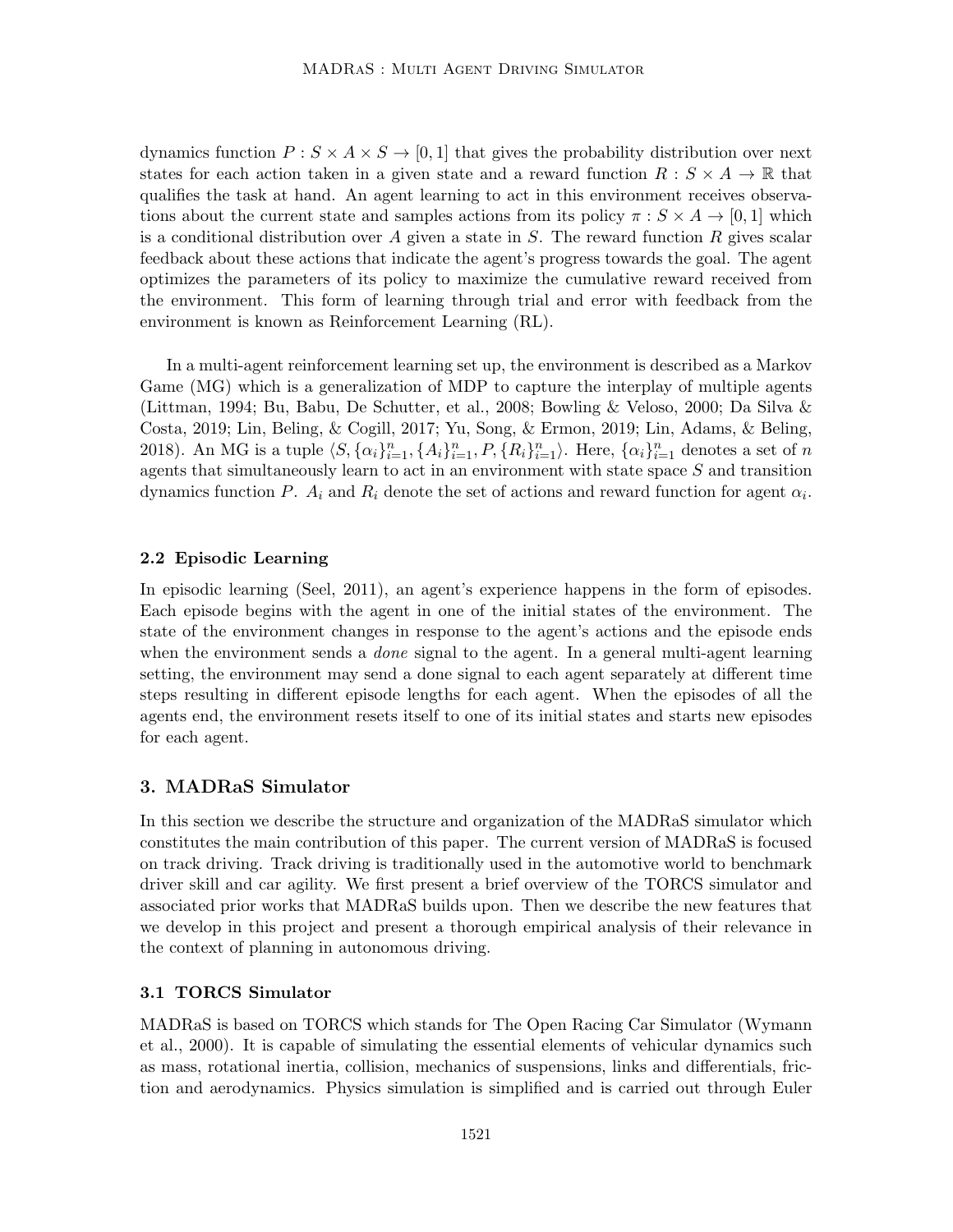| Feature                           | <b>Gym TORCS</b> | <b>MADRaS</b> |
|-----------------------------------|------------------|---------------|
| scr-server architecture           |                  |               |
| observation noise                 | X                |               |
| stochastic outcomes of actions    | X                |               |
| parallel rollout support          | $\times$         |               |
| multi-agent training              | $\times$         |               |
| inter-vehicular communication     | $\times$         |               |
| custom traffic cars               | $\times$         |               |
| domain randomization              | $\times$         |               |
| centralized configuration         | $\times$         |               |
| modular reward and done functions | $\times$         |               |
| hierarchical action space         | ×                |               |

Table 1: Comparison of Gym TORCS (Yoshida, 2016) with MADRaS



Figure 1: Architecture of the MADRaS simulation environment. Each double headed arrow indicates one UDP communication channel between the TORCS server and one of the clients (traffic or MADRaS agents). The server listens to the  $i<sup>th</sup>$  client through a dedicated port denoted by  $p_i$  in the figure. MADRaS assigns these ports in order, first to the traffic agents and then to the learning agents. The Markov Game terms are also marked in their respective places of definition in the figure.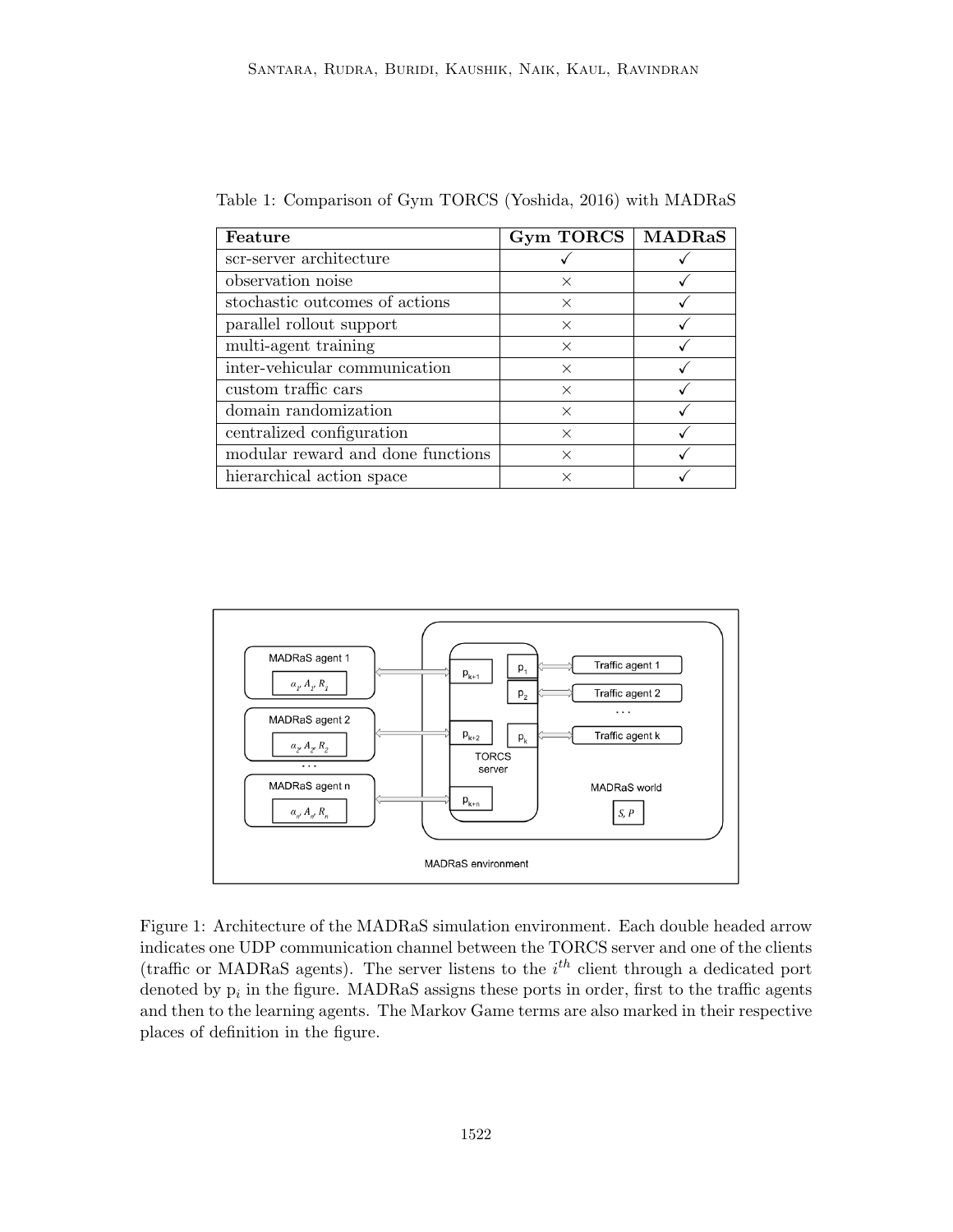integration of differential equations at a temporal discretization level of 0.002 seconds. The rendering pipeline is lightweight and based on OpenGL (Neider, Davis, & Woo, 1993) that can be turned off for faster training. TORCS offers a large variety of tracks and cars as free assets that we discuss later in this section. It also provides a number of programmed robot cars with different levels of performance that can be used to benchmark the performance of human players and software driving agents. TORCS was built with the goal of developing Artificial Intelligence for vehicular control and has been used extensively by the machine learning community ever since its inception (Li, Song, & Ermon, 2017; Lillicrap, Hunt, Pritzel, Heess, Erez, Tassa, Silver, & Wierstra, 2019; Loiacono, Prete, Lanzi, & Cardamone, 2010b; Koutník, Cuccu, Schmidhuber, & Gomez, 2013; Koutník, Schmidhuber, & Gomez, 2014; Onieva, Cardamone, Loiacono, & Lanzi, 2010).

#### 3.2 SCR Server-Client Architecture

The Simulated Car Racing (SCR) Championship (Loiacono, Lanzi, Togelius, Onieva, Pelta, Butz, Lonneker, Cardamone, Perez, Sáez, et al., 2010a) is an annual car-racing competition where participants submit controllers for racing in the TORCS environment. It provides a software patch for TORCS known as scr\_server (Loiacono, Cardamone, & Lanzi, 2013). It sets up a UDP based client-server architecture in which the competing cars can operate independent of one another. The server runs the TORCS simulator. Each client represents a car that runs as a separate process and communicates with the server through a dedicated UDP port. The patch also provides a layer of abstraction over TORCS in which each car has access to an egocentric view of the environment and not the entire game state. The server polls actions from the clients and updates the game-state every 0.02 seconds of simulated time. The official build of TORCS supports up to 10 SCR clients at a time but with modifications like in (Kaushik, Prasad, Krishna, & Ravindran, 2018) the number of clients can be increased arbitrarily.

#### 3.3 GymTORCS Environment

GymTORCS (Yoshida, 2016) is an OpenAI Gym (Brockman et al., 2016) wrapper for SCR cars built for use in Reinforcement Learning experiments. It uses a custom library called *Snake Oil* to create a client for communicating with the TORCS server through the scr server interface. Snake Oil also provides plug-ins for automatic-transmission, traction control and throttle control which can be used to provide different control modes to the driving agent. GymTORCS is popular in the reinforcement learning community for experiments on driving tasks (Kaushik et al., 2018; Liu, Siravuru, Prabhakar, Veloso, & Kantor, 2017; de Bruin, Kober, Tuyls, & Babuška, 2018; Dossa, Lian, Nomoto, Matsubara, & Uehara, 2019). MADRaS builds on GymTORCS by increasing its stability and ease of use and adding features like multi-agent training and custom traffic cars.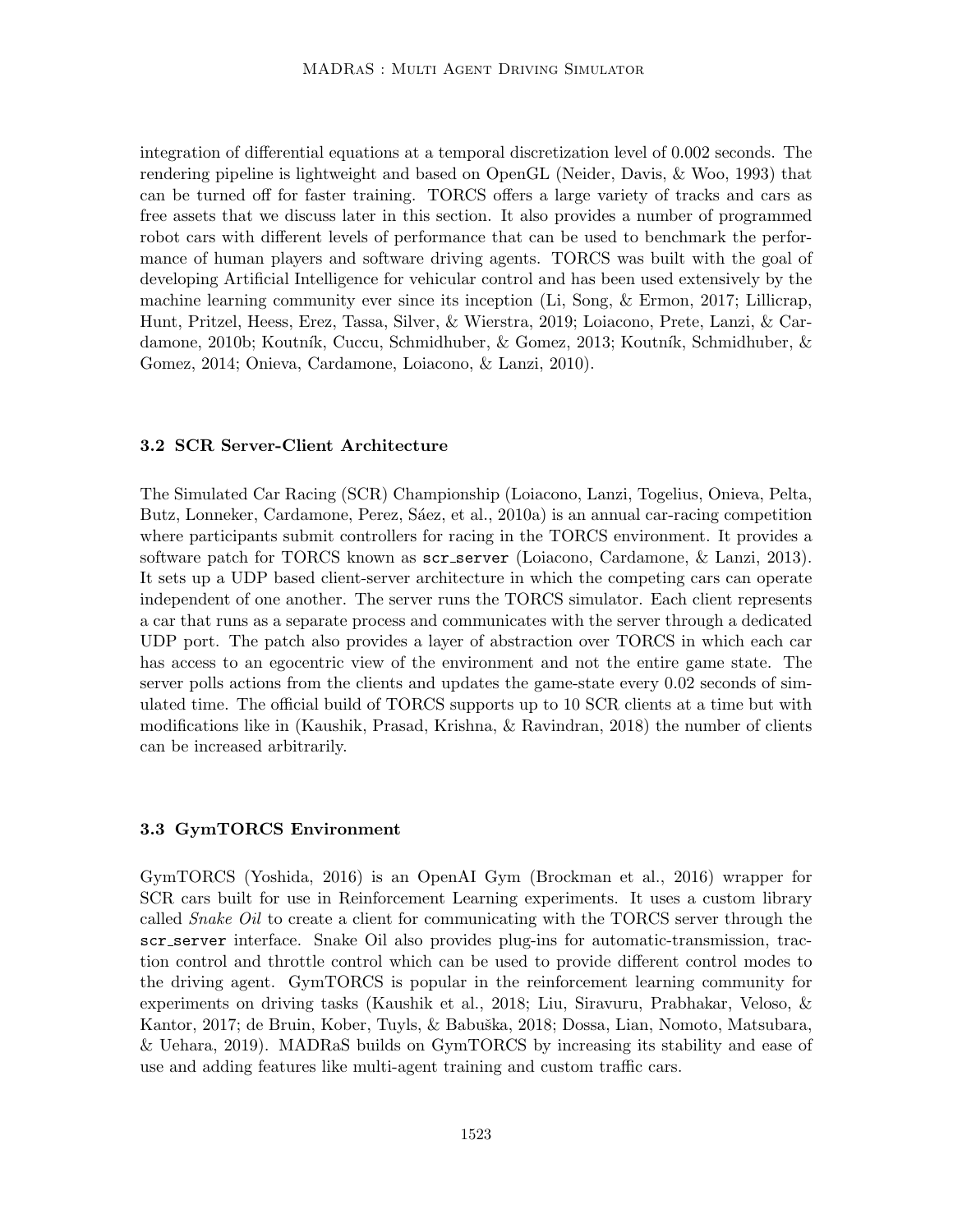### 3.4 MADRaS: Multi-Agent Driving Simulator

Having described TORCS and associated prior works that form the foundation of MADRaS, we now present our contributions in this project. As GymTORCS is pre-dominantly designed for single-agent training, the environment is inherently structured as an MDP. This restricts its usage for multi-agent training. MADRaS is GymTORCS restructured as an MG with some added functionalities (see Table 1). Figure 1 describes the architecture of MADRaS. *MADRaS Environment* consists of a *MADRaS World* and a given number of *MADRaS Agents* ( $\{\alpha_i\}_i$ ). *MADRaS World* consists of a TORCS server and a given number of traffic agents each of which executes an independently configured behavior. The state space (S) and the transition dynamics (P) of the MG are defined by the *MADRaS World*. Each *MADRaS Agent*  $\alpha_i$  runs as an SCR Client with a modified Snake Oil interface that has its own action space  $A_i$  and reward function  $R_i$  which are independent of the action spaces and reward functions of the other agents. Unlike GymTORCS, *MADRaS Agents* can not reset the TORCS server. This allows for multiple agents to complete their episodes independently. *MADRaS Environment* resets its *MADRaS World* and in turn its TORCS server when all the agents have terminated their episodes. MADRaS also provides a number of ways to configure the initial state of the environment for the task at hand. The initial distance from the start line and position with respect to the track edges can be specified individually for both the learning cars as well as the traffic agents. Thus MADRaS harnesses the full potential of the SCR server-client architecture and enables multi-agent training. We describe the salient features of MADRaS in the remaining part of this section.

### 3.4.1 Traffic Agents

MADRaS introduces support for adding non-learning traffic agents in the environment that execute a pre-defined behaviour. These are different from the robot cars that come bundled with TORCS for benchmarking racing agents. MADRaS provides a base class that can be used as template to create traffic cars with interesting behavioral patterns and some sample traffic classes as free assets (see Table 2). The base class also comes equipped with methods to prevent collision and going out of track. Each traffic agent runs as a parallel process independent of the learning agent and has an SCR client that talks to the TORCS server through a dedicated port. MADRaS takes care of the configuration and assignment of a requisite number of server ports for connecting all the learning and traffic agents properly at the start of each episode. The number and behavior of traffic agents can be varied between episodes.

#### 3.4.2 Tracks

One of the major advantages of TORCS as the platform of choice for building MADRaS is the availability of a large number of tracks with different geometric (see Figure 2) and surface properties. At the time of writing this paper, TORCS offers 9 oval, 21 road, and 8 dirt tracks. It also offers a software package<sup>3</sup> that can be used to create different variants

<sup>3.</sup> Official track-editor package of TORCS: http://www.berniw.org/trb/download/trackeditor-0.6.2c. tar.bz2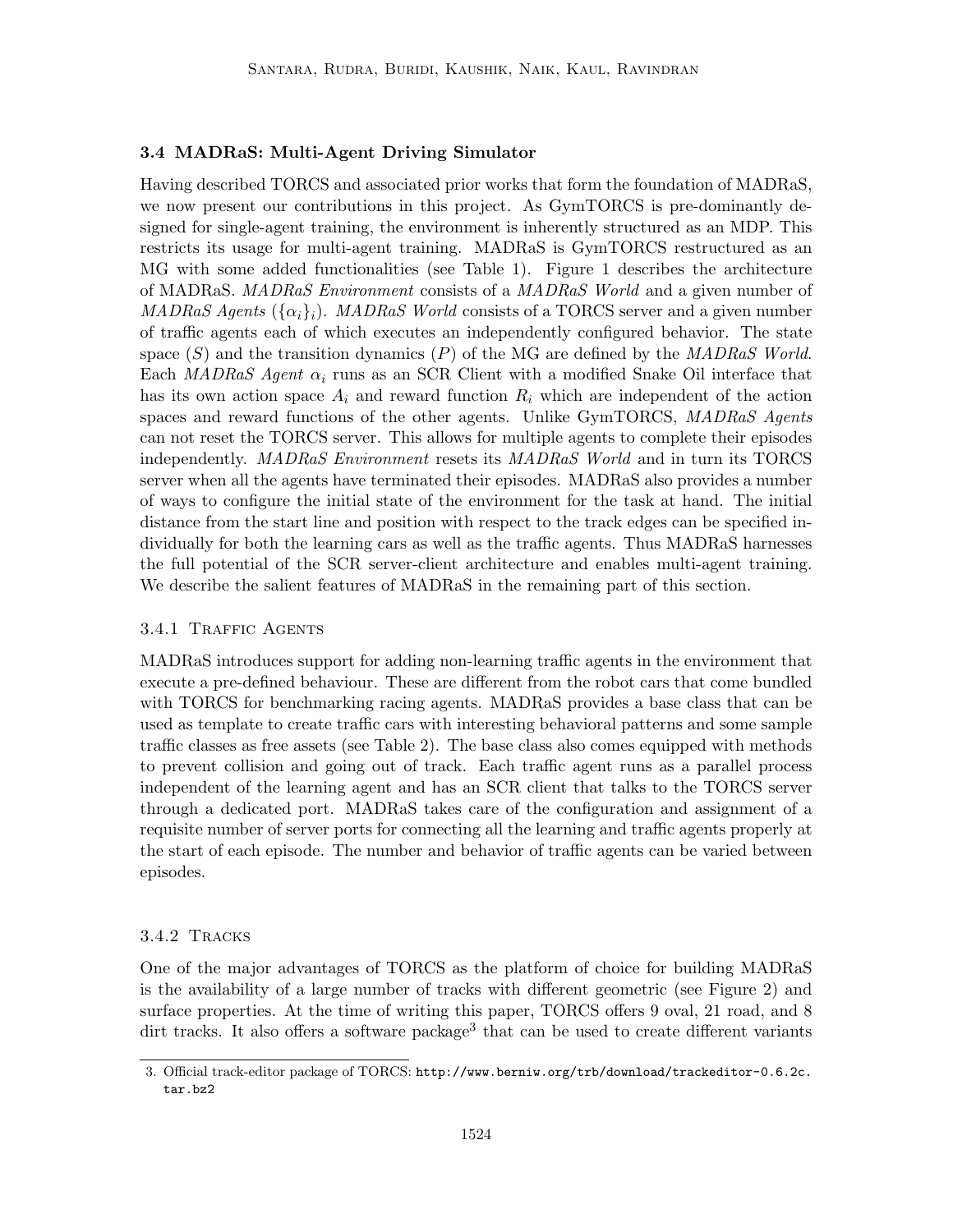| <b>Name</b>           | <b>Behaviour</b>                                       |
|-----------------------|--------------------------------------------------------|
| ConstVelTrafficAgent  | Drives at a given speed at a given track-position.     |
| SinusoidalSpeedAgent  | Varies the speed sinusoidally while driving at a given |
|                       | track-position.                                        |
| RandomLaneSwitchAgent | Agent switches lanes randomly while driving.           |
| DriveAndParkAgent     | Agent drives to a given distance and track-position    |
|                       | and parks itself.                                      |
| ParkedAgent           | Agent remains parked at a given distance and track-    |
|                       | position throughout.                                   |
| RandomStoppingAgent   | Agent halts randomly while driving.                    |

Table 2: Sample traffic agents in MADRaS.



Figure 2: Schematic diagrams of road tracks in TORCS (Wymann et al., 2000).

of these tracks. MADRaS inherits these free assets from the TORCS project. A limitation of GymTORCS is that a track chosen at the beginning of a training experiment remains fixed throughout. This often causes the agent to memorize the track resulting in poor generalization. MADRaS ameliorates this by introducing an option to select a track at the beginning of each episode. Thus the agent can be exposed to multiple tracks during training.

#### 3.4.3 Car Models

TORCS provides 42 car models with a wide range of dynamic properties. However, Gym-TORCS only supports a single default car type named car1-trb1. MADRaS is capable of changing cars at the beginning of each training episode. Thus it makes it possible to train an agent to drive cars with drastically different dynamic properties. Also, the learning and traffic agents can be assigned different car types for visual distinction.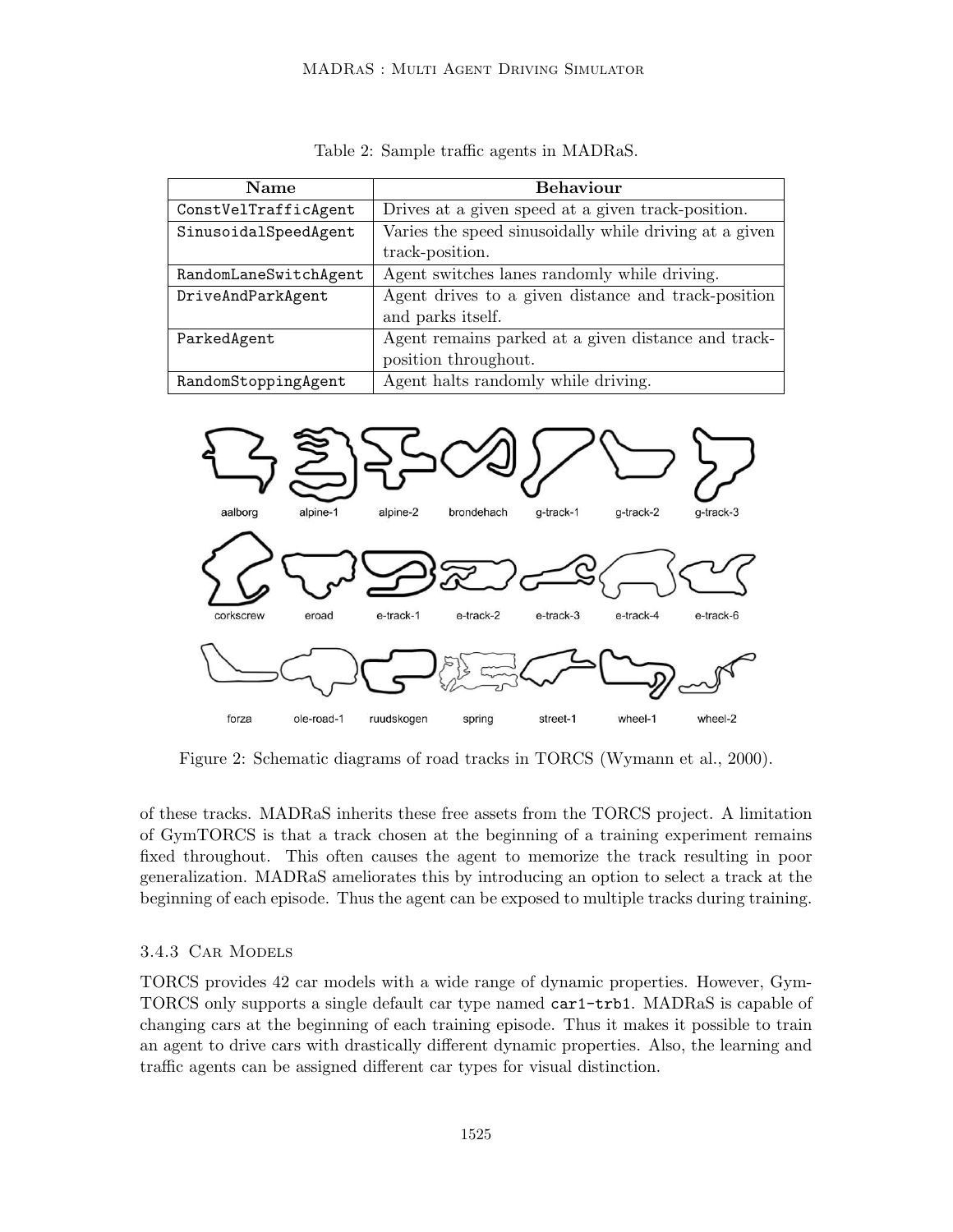### 3.4.4 Modular Configuration

As Reinforcement Learning (RL) is one of the most powerful and actively researched approaches for robot motion planning, MADRaS has some features tailor-made for that purpose. The exercise of tuning an RL algorithm for a given task usually involves tweaking the reward function and episode termination ("done") criteria. It is important to keep accurate track of these parameters across experiments to be able to arrive at the optimal training configuration. GymTORCS has particularly poor configurability as it requires the user to make changes in the Python source code which are difficult to keep track of. The entire MADRaS environment including the initial state and the reward and done functions are configurable through a single file named  $\texttt{madras.config.m1}.$  A copy of this configuration file can be saved in the training directory for effortless tracking across experiments. Please refer to Appendix A for a detailed discussion on commonly used configuration variables in madras config.yml and their functions. Appendix C explains how the initial state can be configured for each episode.

The reward and done functions are usually composed of multiple parts that try to capture events like arrival at the goal state, crashes and damages. Modularity of these definitions in code is essential for fast iteration. MADRaS provides MadrasReward and MadrasDone base classes as templates for defining the components of the reward and done functions. Specifying a reward or done function in MADRaS is as simple as listing the names of their components in the configuration file. Each MADRaS Agent comes with a reward handler and a done handler that organize the listed components and set up the corresponding functions. This modular architecture makes it easy to define new reward and done functions and plug them in and out of experiments easily.

#### 3.4.5 Observation Space

The Snake Oil library of GymTORCS provides a parser for the state information returned by the TORCS server. These state variables include odometry, range data, obstacle detection, engine statistics and metadata regarding the position of the ego vehicle relative to the other cars on the road. Such a high-level representation of the world is common in practical autonomous driving pipelines (Bansal, Krizhevsky, & Ogale, 2018) as it helps in decoupling the perception and planning modules allowing them to be improved independently and also reduces the sample complexity of machine learning based planning algorithms (Shalev-Shwartz & Shashua, 2016). Raw visual inputs in the form of a stream of images are also available. For a full list of state variables please refer to the Simulated Car Race Championship paper (Loiacono et al., 2013). The observation vector of a MADRaS agent is composed of a selection of these normalized state variables. For modularity and ease of configuration, MADRaS provides an observation handler class that can toggle between different sets of observed variables. The observations can optionally be made noisy to simulate a partially observed driving scenario.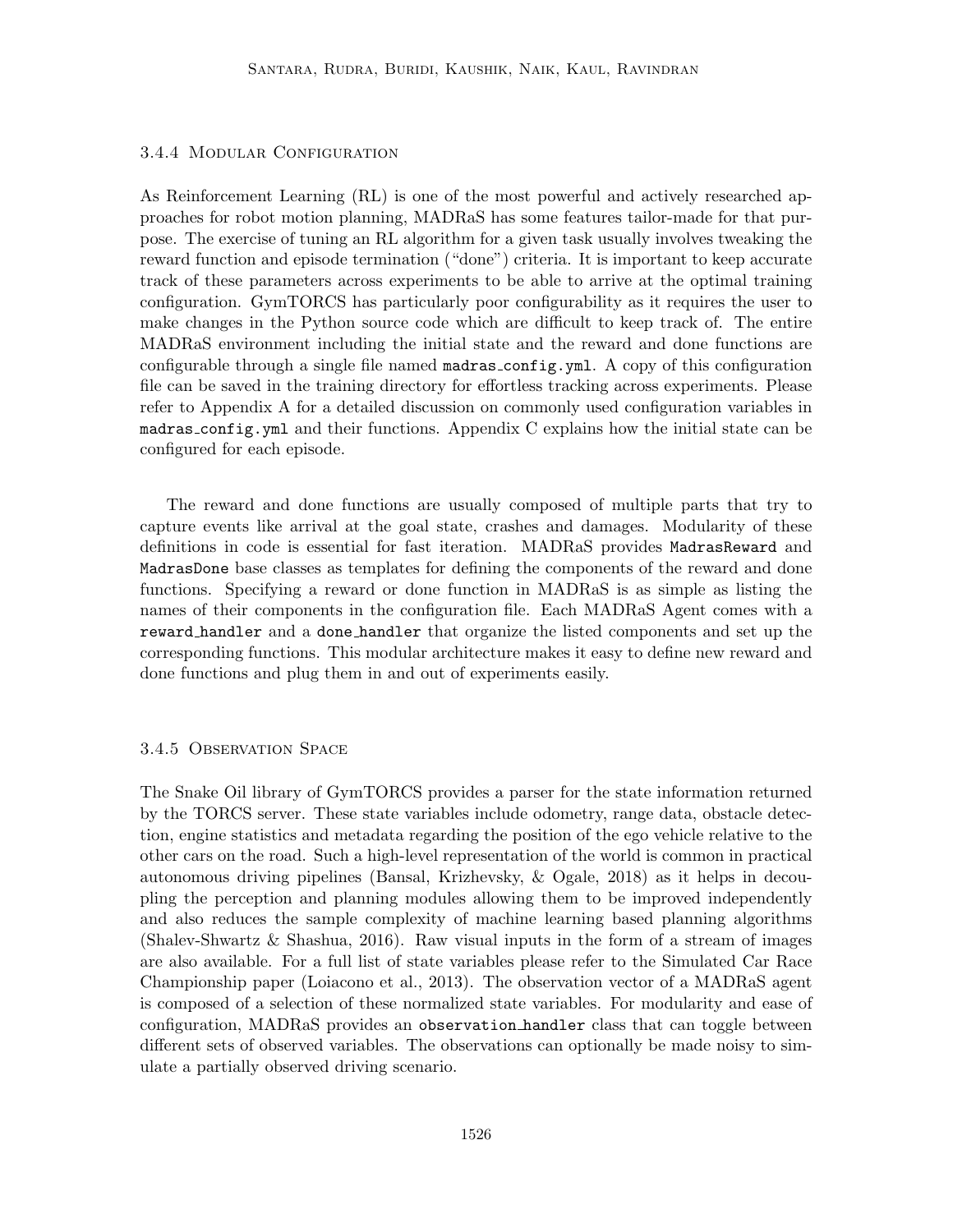### 3.4.6 Action Space

The Snake Oil library allows GymTORCS agents to control cars via steering, acceleration and brake commands. MADRaS inherits this primitive control mode and provides a generalised interface that supports both hierarchical and non-hierarchical controllers. We show experiments with both kinds of controllers and compare their relative performances in this paper. The hierarchical controller used in our experiment implements a track-position – speed control mode. In track-position – speed control mode, a MADRaS agent produces its desired position with respect to the left and right edges of the track and its desired speed. A low-level controller takes these non-primitive actions (*desires*) as inputs and calculates a sequence of steering, acceleration and brake commands. The architecture of MADRaS does not restrict the class of low-level controllers. We use a simple PID controller in the experiments presented in this paper and we plan to add more tuned low level controllers to the repository in the future.

The PID controller used in our experiments works in feedback mode over a number of time steps denoted by PID latency. The PID latency controls the relative time scales of the higher and lower level action spaces. The following is the expression of a PID controller for control variable u.

$$
u(t) = K_p e(t) + K_i \int_0^t e(t')dt' + K_d \frac{de(t)}{dt}
$$
 (1)

 $K_p$ ,  $K_i$  and  $K_d$  are the constants for the proportional, integral and derivative terms respectively. Appendix B gives a detailed account of the implementation and behavior of the PID controller. The track-position – speed action space is inspired by (Shalev-Shwartz et al., 2016), where the authors note that training an RL agent to generate high-level desires while relegating the low-level implementation of the desires to an analytical controller like PID significantly reduces real world risk and increases the explainability of the agent's behavior. High level actions have also been reported to show better generalizability across vehicular platforms (Behere & Törngren, 2016). All actions are normalized between  $-1$  and 1 for ease of optimization of neural network policies. The outcomes of the agent's actions can optionally be made stochastic. MADRaS implements this stochasticity by adding zero-mean Gaussian noise to actions before sending them to the TORCS server.

### 3.4.7 Inter-vehicular Communication

The most salient feature of MADRaS is its support for multi-agent training. The success of multi-agent learning is contingent on the ability of the agents to communicate among themselves and plan actions taking into account the states and actions of the other agents (Lowe, Wu, Tamar, Harb, Abbeel, & Mordatch, 2017). MADRaS provides a highly flexible framework for inter-vehicular communication through a communication buffer and an agent mapping function. The agent mapping function allows the user to specify a list of variables that the  $i^{th}$  agent wants to observe from the  $j^{th}$  agent. The communication buffer records these shared variables from the step  $t-1$  and makes them a part of the agents' observation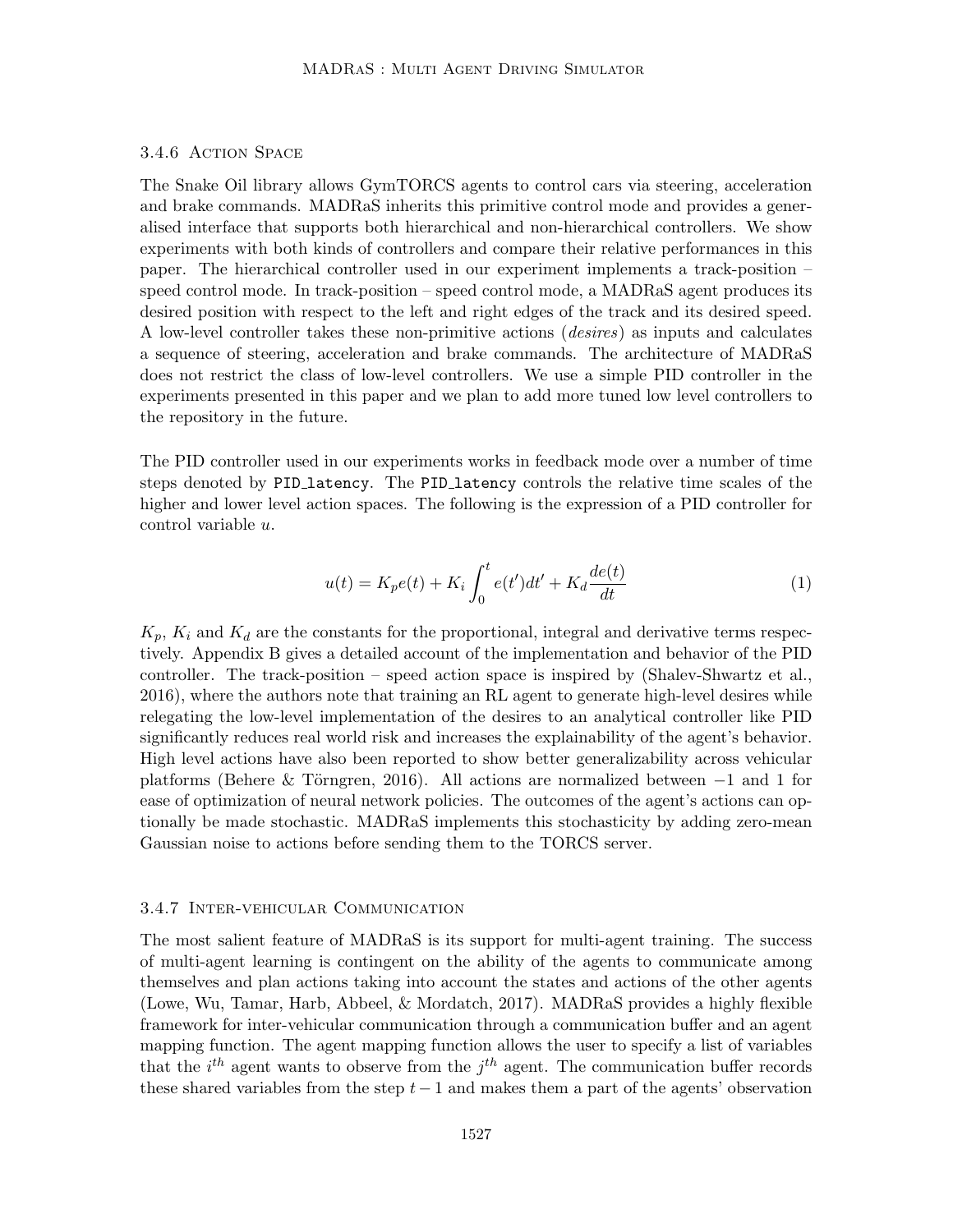| acceleration PID | 10.5 | 0.05  |          |
|------------------|------|-------|----------|
| steering PID     |      | 0.001 | 0.000001 |

Table 3: Parameters of the PID controller used in our experiments.

vectors at step t.

#### 3.4.8 Curriculum Design for Driving Agents

MADRaS has been designed to provide a playground for reinforcement learning agents to learn to drive any car on any track in any kind of traffic within the TORCS environment. In order to construct a driving problem of high variance, MADRaS can present an agent with a different car to drive in a different track with a different number of traffic cars of different behaviors chosen randomly or in a given order in every training episode. MADRaS can also produce additional stochasticity by making the outcome of an action probabilistic. Training deep neural network policies in high variance environments poses a highly non-convex problem that is difficult to optimize. Curriculum learning (Bengio et al., 2009) has been shown to be effective in reducing the sample complexity in such problems. Curriculum learning involves training an agent on a sequence of tasks of increasing complexity. MADRaS is designed with curriculum learning in mind. The complexity of the driving task in MADRaS can be systematically increased in well defined steps along the following eight dimensions:

- 1. Number of learning agents.
- 2. Number of cars to be presented to the agent to drive.
- 3. Number of tracks to be presented to the agent to drive.
- 4. Number of traffic agents.
- 5. Level of obstructive behavior from the traffic agents.
- 6. Target speed of the learning agent(s).
- 7. Degree of stochasticity to action-outcomes.
- 8. Presence of noise in observations.

In the following section we present a set of experiments to highlight the key features of MADRaS.

### 4. Experiments

In this section we present the results of six experiments on single and multi-agent RL for learning to drive in MADRaS. The purpose of these experiments is to highlight the features of MADRaS that were discussed in the previous section as an improvement over GymTORCS.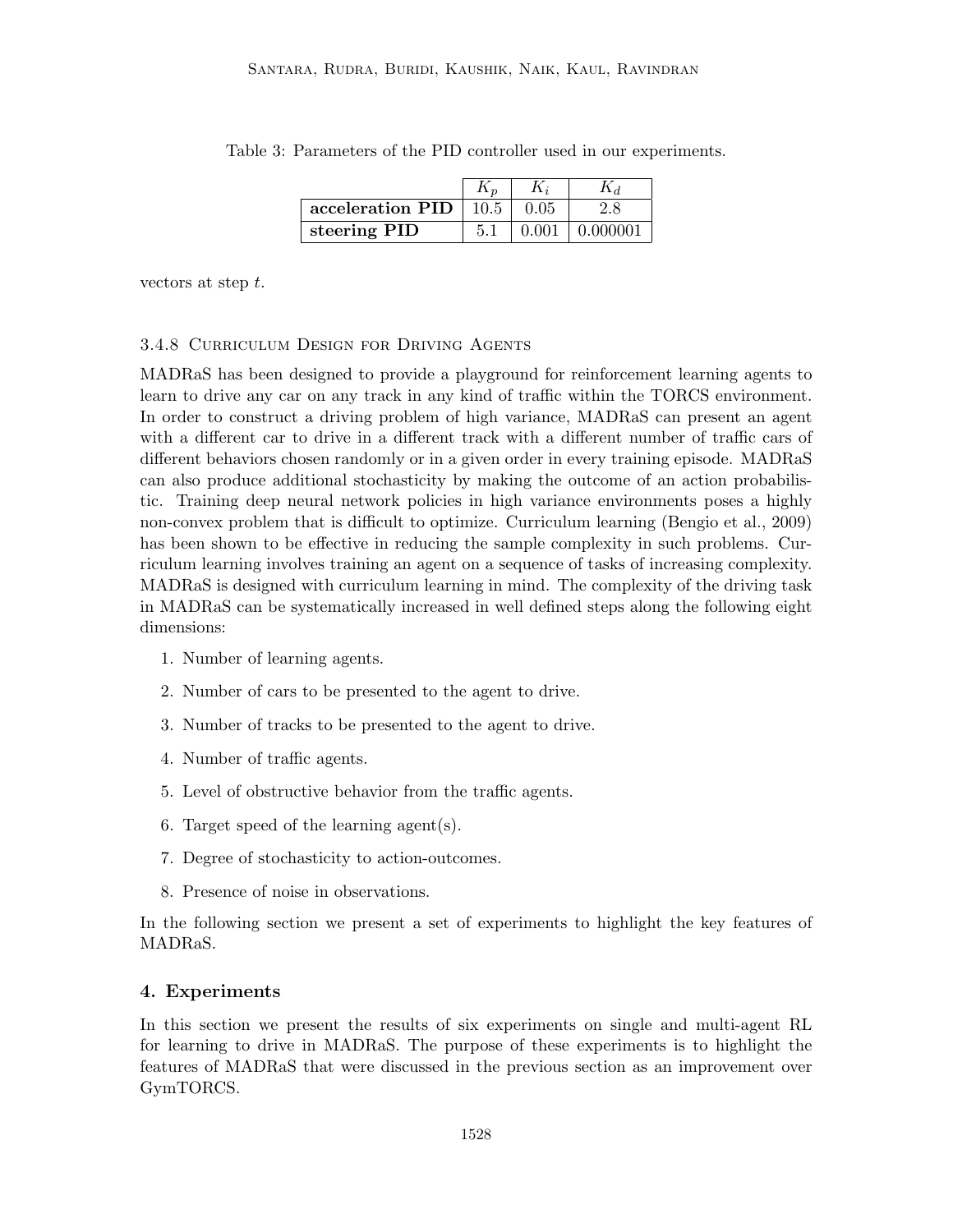#### 4.1 Experimental Setup

We demonstrate how MADRaS can be used to create a wide variety of driving tasks that can be addressed by RL. Table 4 presents a brief outline of our experiments and their individual motivations. We use the Proximal Policy Optimization (PPO) algorithm (Schulman, Wolski, Dhariwal, Radford, & Klimov, 2017) for RL in all our experiments. PPO is a trustregion based local policy optimization algorithm that has been shown to be very effective in learning policies for continuous control tasks (Andrychowicz, Baker, Chociej, Jozefowicz, McGrew, Pachocki, Petron, Plappert, Powell, Ray, et al., 2020). We save the comparison of different RL algorithms on MADRaS tasks for a future paper in the interest of brevity. All the performance statistics presented in this section are estimated over at least 100 episodes. All experiments with the track-position – speed action space have a PID latency of 5 time steps. The reward functions of the RL agents are defined as weighted sums of reward  $(r)$ and penalty (p) components with weights  $w_r$  and  $w_p$ , respectively:

$$
agent\_reward = \sum_{r \in rewards} w_r r - \sum_{p \in penalties} w_p p \tag{2}
$$

Some general purpose reward and penalty components that are used in all the experiments are as follows:

Progress Reward: Progress Reward rewards the agent for making a finite progress at every time step. We calculate progress relative to a target speed. We reward the agent proportional to its speed until it reaches the target speed. If the speed goes beyond the target speed, we do not give the agent any extra reward. This way we prevent the agent from maximizing its cumulative rewards by running fast and crashing rather than finishing the race. Let  $d(t)$  be the distance (in meters) covered by the agent in the  $t^{th}$  time step and  $s_{target}$  denote the target speed in meters per step. Progress reward is given by:

$$
progress\_reward(t) = \min\left(1, \frac{d(t)}{s_{target}}\right) \tag{3}
$$

Average Speed Reward: Average Speed Reward rewards the agent for maintaining a high average speed only if it manages to complete a full lap of the track. Suppose the average speed of the agent for a lap is  $s_{avg}$ . Average Speed Reward is calculated as:

$$
average\_reward = \frac{s_{avg}}{s_{target}} \tag{4}
$$

The Average Speed Reward is also scaled (but not capped) relative to the target speed  $s_{target}$  of the agent.

Angular Acceleration Penalty: This penalty is meant to discourage the agent from making frequent unnecessary side-wise movements while running down a track. We calculate a numerical approximation of angular acceleration from the the past 3 recorded values of the *angle* between the car's direction and the direction of the track axis. We scale the penalty with respect to a reference  $\alpha_{reference}$ . Let  $a_{t-2}, a_{t-1}, a_t$  be three consecutive angles of the agent. We calculate Angular Acceleration Penalty as: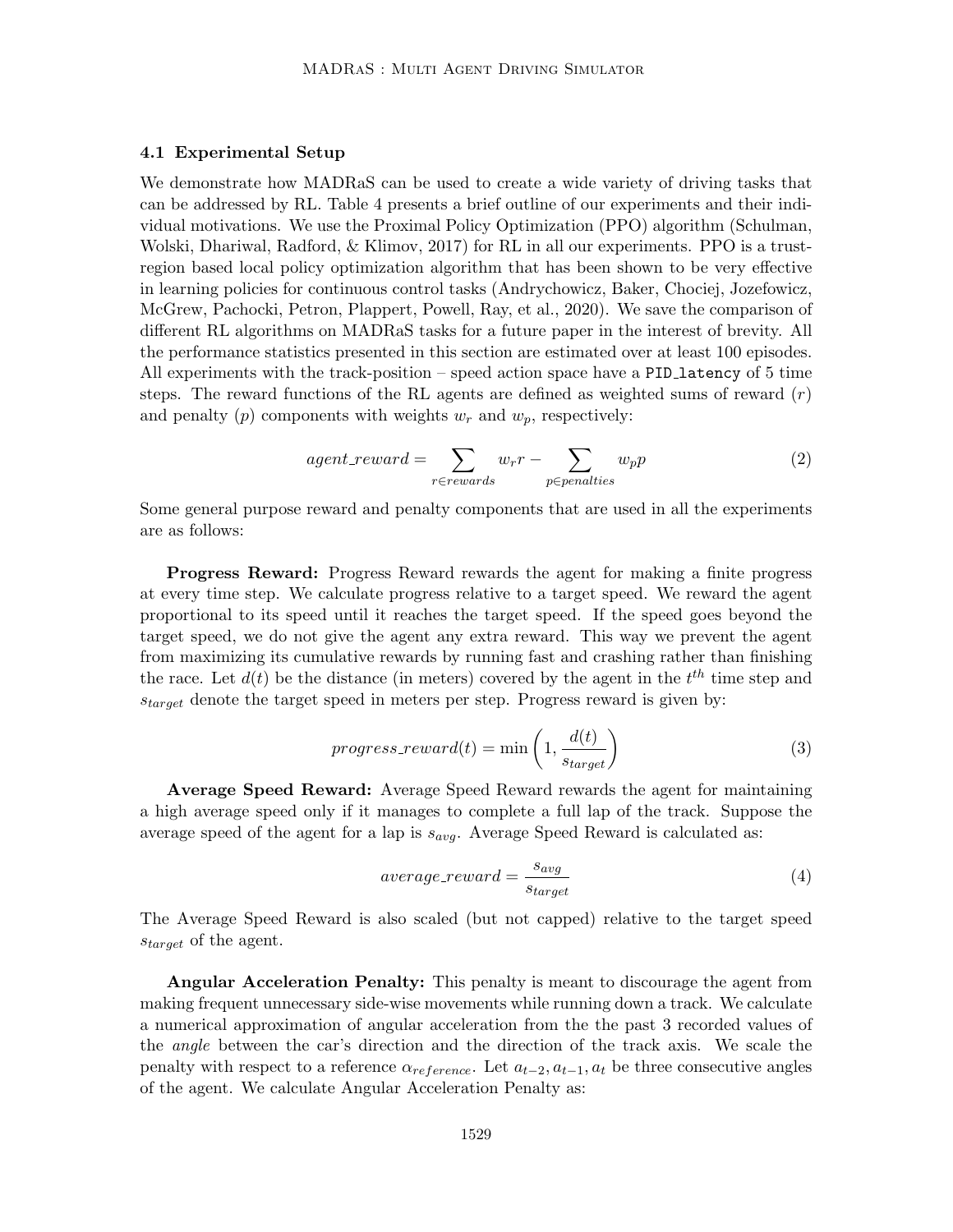angular-acceleration<sub>-penalty</sub>
$$
(t) = \frac{|a_t + a_{t-2} - 2a_{t-1}|}{\alpha_{reference}}
$$
 (5)

We set  $\alpha_{reference}$  to 2.0 in all our experiments.

Turn Backward Penalty: A fixed penalty of −1 if the car turns backwards.

**Collision Penalty:** A fixed penalty of  $-1$  if the car collides with obstacles or other cars and incurs a damage.

Apart from these we also use task specific rewards that we define separately in each experiment.

We terminate an episode if one of the following events happen:

- car turns backwards,
- car goes out of track,
- car collides with an obstacle,
- agent fails to complete its task within the maximum allowable duration of an episode,
- agent successfully completes the task at hand.

Unless otherwise stated, we set the learning rate to  $5 \times 10^{-5}$ . The policy and value functions are modelled using fully connected neural networks with 2 hidden layers and 256 tanh–units in each layer. We use the PPO implementation of RLLib (Liang, Liaw, Moritz, Nishihara, Fox, Goldberg, Gonzalez, Jordan, & Stoica, 2018) for all our experiments for its stability and support for multi-agent training. The PID parameters used for track-position – speed control are given in Table 3. Although ideally these parameters must be tuned for each car and for each speed range, we use the same set of parameters (originally tuned for medium-low speeds of car1-trb1) everywhere to check if it is possible to teach RL agents to be robust to imperfections in the low level controller.

The remaining part of this section is dedicated to a detailed discussion of our experiments and major observations<sup>4</sup> that can be made from them.

#### Experiment 1: Generalization across tracks with higher level actions

In our first experiment, we compare two RL agents, one having the high-level track-position – speed (T-S) control mode and the other having the low-level steer – acceleration – brake (S-A-B) control mode, on their ability to generalize across multiple driving tracks in MADRaS. We train the agents to drive car1-stock1 in the Alpine-1 track and evaluate them on the

<sup>4.</sup> Accompanying video: https://youtu.be/io5mP0HUytY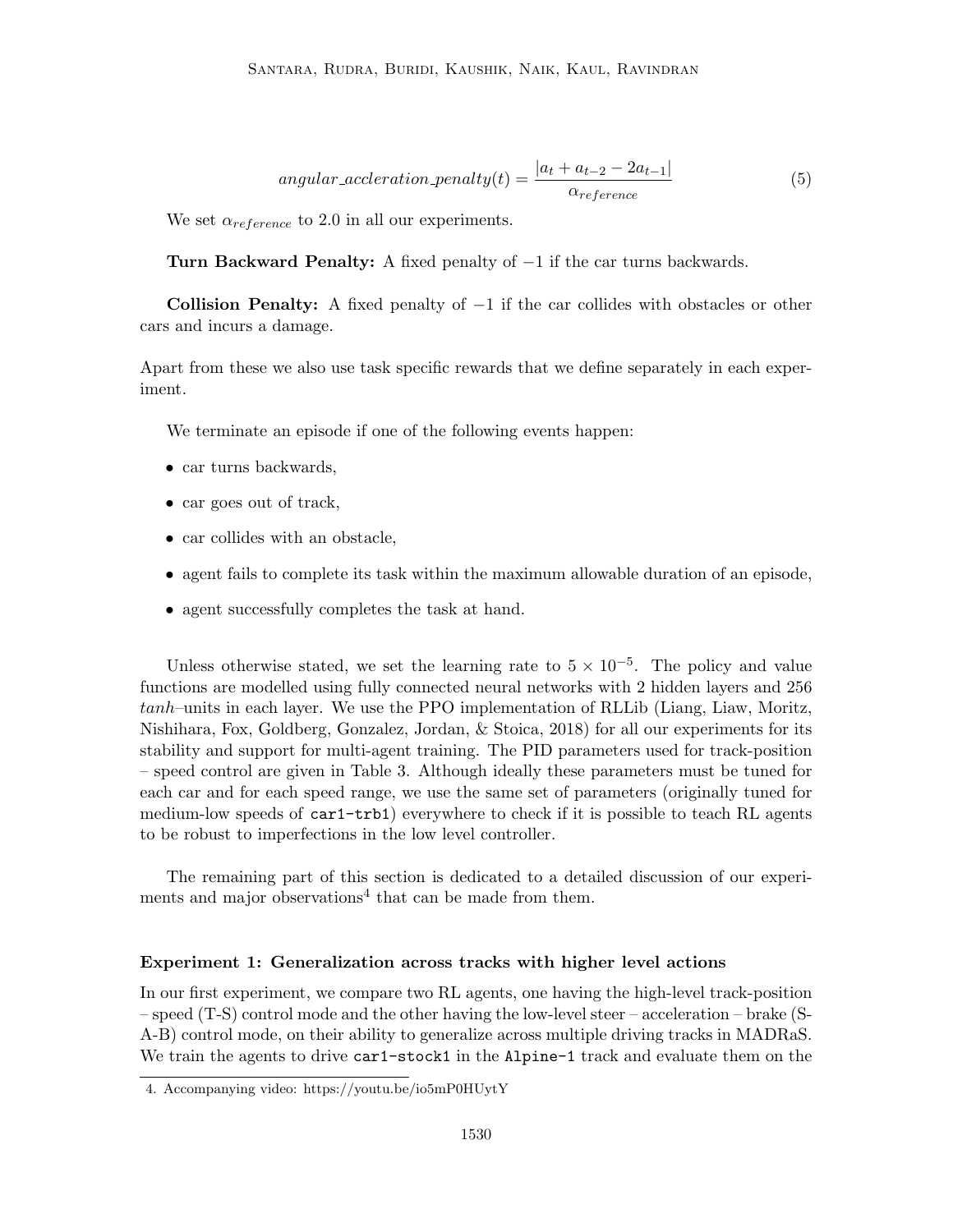| Exp No.                     | <b>Exp Name</b>                 | Motivation                                       |
|-----------------------------|---------------------------------|--------------------------------------------------|
| 1                           | Generalization across tracks    | Comparison of primitive and high-level con-      |
|                             | with higher level actions       | trol modes offered by MADRaS in terms of         |
|                             |                                 | generalization and handling.                     |
| $\mathcal{D}_{\mathcal{L}}$ | Generalization across vehicu-   | Demonstration of how one of the task-            |
|                             | lar dynamics through random     | randomization modes of MADRaS can be             |
|                             | car selection                   | leveraged to train a single agent to drive a     |
|                             |                                 | wide range of cars with different vehicular dy-  |
|                             |                                 | namics by RL.                                    |
| 3                           | Curriculum learning for driv-   | Showcasing how the complexity of a driving       |
|                             | ing in the Spring track         | task in MADRaS can be tuned in well de-          |
|                             |                                 | fined steps for designing curricula for learning |
|                             |                                 | agents.                                          |
| $\overline{4}$              | Learning under partial ob-      | Learning robust driving policies using the       |
|                             | servability and stochastic out- | ability of MADRaS to simulate noisy sensor       |
|                             | comes of actions                | and imprecise control scenarios.                 |
| $\overline{5}$              | Learning to drive in traffic    | Example of how MADRaS's library of driving       |
|                             |                                 | agents with pre-defined behaviors can be used    |
|                             |                                 | to simulate a variety of real-world scenarios    |
|                             |                                 | for learning to negotiate complex traffic situ-  |
|                             |                                 | ations.                                          |
| 6                           | Learning to navigate safely     | Demonstration of the inter-vehicular com-        |
|                             | through a traffic bottleneck by | munication architecture and the multi-agent      |
|                             | multi-agent cooperation and     | training infrastructure of MADRaS.               |
|                             | RL                              |                                                  |

Table 4: Outline of the experiments presented in this paper.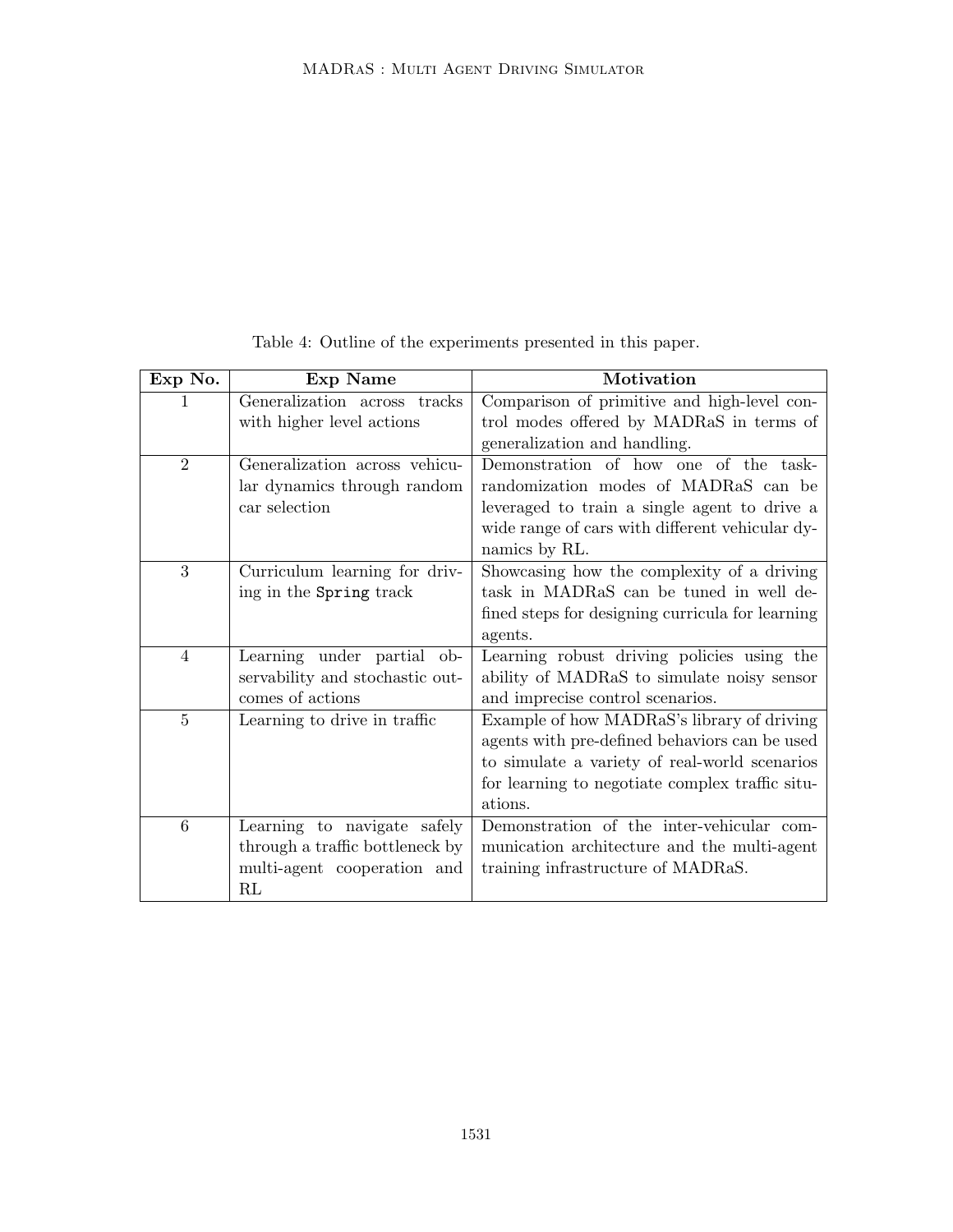|                    | <b>Reward Function Component</b>           | Weightage |  |  |  |
|--------------------|--------------------------------------------|-----------|--|--|--|
| Reward function    | Progress Reward                            | 1.0       |  |  |  |
|                    | Average Speed Reward                       | 1.0       |  |  |  |
|                    | Collision Penalty                          | 10.0      |  |  |  |
|                    | Turn Backward Penalty                      | 10.0      |  |  |  |
|                    | Angular Acceleration Penalty               | 5.0       |  |  |  |
| Observed variables | track, trackPos, speedX, speedY,<br>angle, |           |  |  |  |
|                    | speedZ                                     |           |  |  |  |
| Done criteria      | One Lap Completed, Time Out, Collision,    |           |  |  |  |
|                    | Turn Backward, Out of Track                |           |  |  |  |

Table 5: RL training criteria for Experiments 1-3. Please refer to (Loiacono et al., 2013) for details on the observed variables.

other road tracks. Table 5 lists the observed variables and the components of the reward and done functions. We set the maximum duration of an episode at 15000 time steps and the target speed at 100 km/hour. We evaluate the agents in terms of the average fraction of lap covered in an episode, average speed and successful lap completion rate.

Table 7 presents the results of this experiment. We see that the agent with high-level track-position – speed (T-S) control generalizes significantly better than the one with lowlevel steer – acceleration – brake (S-A-B) control as given by higher average scores. The low-level S-A-B control mode gives the agent tighter control of the car that can be exploited to perform maneuvers very specific to the training track in order to navigate the twists and turns while maintaining a high average speed (see the accompanying video). This results in the agent overfitting to the training track and it fails to make any significant progress in some of the test tracks. Implementing a desired track-position and speed may require different sequences of low-level actions in different tracks. Relegating the low-level control to a PID controller gives the T-S agent better generalization to track-geometries than the S-A-B agent.

# Experiment 2: Generalization across vehicular dynamics through random car selection

In our second experiment, we leverage the ability of MADRaS to change the agent's car at the beginning of each episode to train a driving policy that generalizes to multiple cars with significantly different vehicular dynamics. Table 6 gives some physical parameters of the cars used in this experiment that characterize their handling and dynamics. Heavier cars with a low centre of gravity e.g. car1-stock1, car3-trb1 and car1-stock2 are more stable and handle better with less body-roll around tight corners. The variation of torque with the RPM (Rotations Per Minute) of a car's engine plays a crucial role in deciding its dynamics. The torque produced by an engine decides how fast the car can accelerate. Torque is usually a strong function of engine RPM. While running at a given RPM, a car can accelerate faster if its engine can produce higher torque at that RPM. Figure 3 gives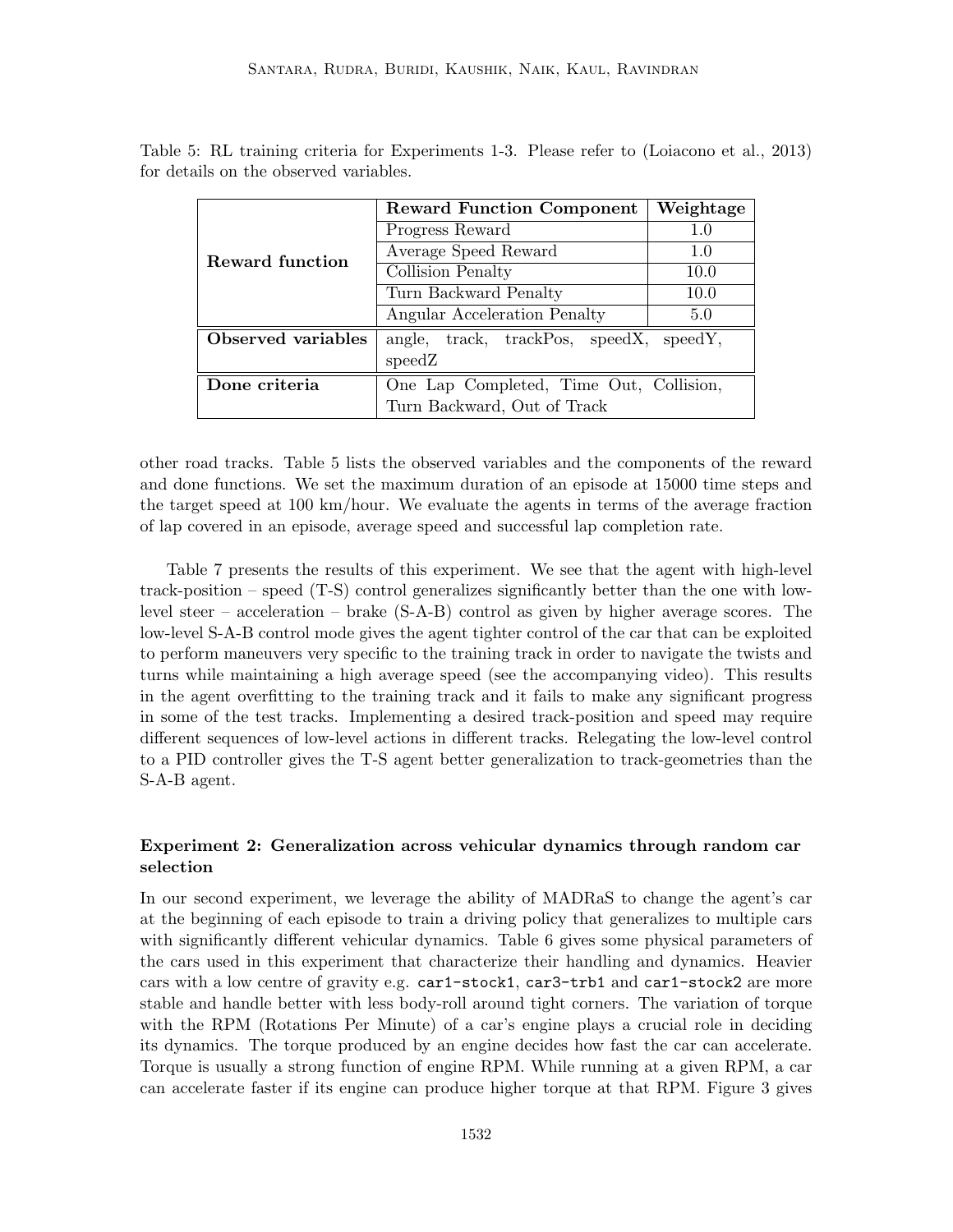the torque-RPM curves for the cars used in this experiment. The cars fall in two broad categories in terms of the overall shape of this curve. Cars with a "∪"-shaped curve e.g. buggy, baja-bug and 155-DTM have high torque at low  $(< 1000$ ) and high  $(> 10000)$  RPM and significantly lower values in the middle. The other category of cars e.g. car1-stock1, car3-trb1 and car1-stock2 have a "hat" (∩)-shaped curve with low torque at low and high RPM and high values in the middle. When the agent needs high torque to accelerate from a standstill, speed up or climb uphill, it needs to take the engine RPM to the high-torque zone with a suitable sequence of accelerator inputs. The high-torque zones of the aforementioned categories of cars are roughly opposite to one another. This makes it challenging for a driving agent to generalize to both kinds of cars.

We choose the Alpine-1 track for this experiment. The Alpine-1 track is one of the hardest road tracks of MADRaS with sharp left and right turns and a few stretches of slippery road. We set the maximum duration of an episode to 20000 time steps and the target speed to 100 km/hour. We evaluate the agent in terms of average fraction of the lap covered per episode and average speed.

First, we train two PPO agents to drive car1-stock1 (∩-shaped torque-rpm curve) and buggy (∪-shaped torque-rpm curve) using the S-A-B control mode. We evaluate them on five test cars of different dynamic properties. Table 8 presents the results. We see that an agent trained on a car of one torque-RPM category has difficulty generalizing to the cars of the other category. While the car1-stock1 agent generalizes to car3-trb1, kc-2000gt and car1-stock2 with ∩-shaped torque-rpm curves, it fails to drive 155-DTM and baja-bug that have ∪-shaped torque-rpm curves. The buggy agent on the other hand generalizes fairly to 155-DTM and baja-bug but fails to drive the other three test cars due to mismatch in dynamic properties. With a view to aiding in generalization through domain randomization, we leverage the ability of MADRaS to randomly switch cars between episodes and present car1-stock1 and buggy to the same agent with equal probability. We observe that this training strategy brings remarkable generalization across both categories of test vehicles with significant improvement both in terms of average fraction of lap covered in an episode and average speed.

#### Experiment 3: Curriculum learning for driving in the Spring track

In our third experiment, we present a study to demonstrate how the ability of MADRaS to control the complexity of a driving task in well defined steps can be used to design curricula for an RL agent to accomplish complex tasks in a sample efficient way. We attempt to train a PPO agent to drive car1-stock1 on Spring track using the primitive S-A-B action space. With a length of 22.1 km, Spring is the longest track in TORCS. It has the largest number of turns with different grades of sharpness, both in the left and right directions. It also has ramps and declines. The surface texture varies from place to place. These make it the toughest road track to drive in TORCS. We set the target speed to 100 Km/hr and maximum episode length to 40000 steps. Figure 4 and Table 9 show the results of this study. We see that training from scratch on Spring fails to complete one lap of the track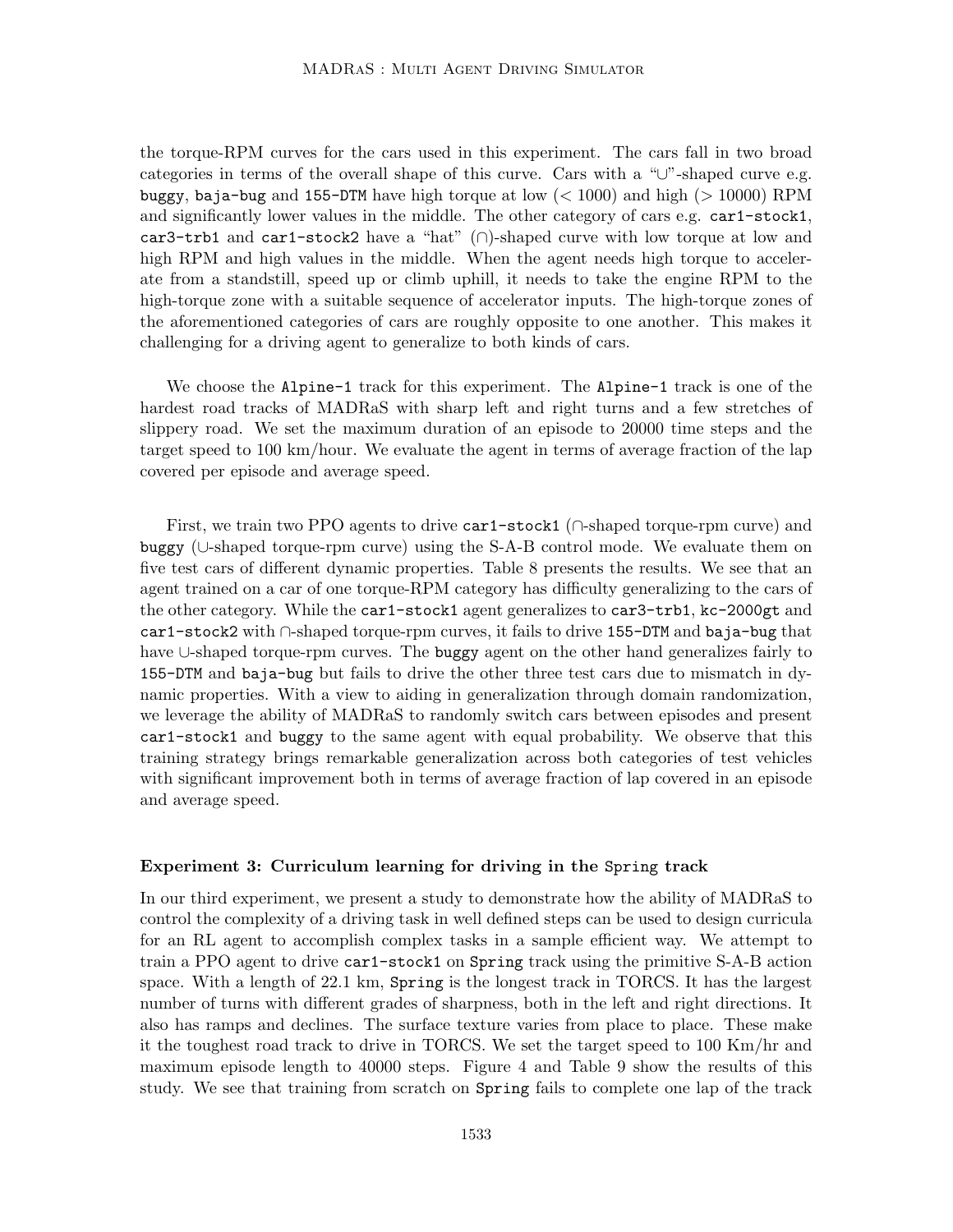Table 6: Some physical properties of the cars used in Experiment 2 that play an important role in determining their vehicular dynamics. "RWD" and "4WD" stand for "Rear Wheel Drive" and "Four Wheel Drive", respectively.

| Car Name          | Drive Type | Mass (Kg) | Height of CG (m) |
|-------------------|------------|-----------|------------------|
| $car1-stock1$     | <b>RWD</b> | 1550.0    | 0.3              |
| $car1$ -stock $2$ | <b>RWD</b> | 1550.0    | 0.3              |
| $155-DTM$         | 4WD        | 1100.0    | 0.2              |
| $car3-trb1$       | <b>RWD</b> | 1150.0    | 0.2              |
| $kc-2000gt$       | <b>RWD</b> | 1200.0    | 0.25             |
| buggy             | <b>RWD</b> | 650.0     | 0.45             |
| baja-bug          | <b>RWD</b> | 600.0     | 0.35             |

Table 7: Generalization of an agent trained on Alpine-1 to other road tracks (Experiment 1). S-A-B (Steering - Acceleration - Brake) and T-S (Track position - Speed) denote the control mode used.

|                       |                       | Avg. fraction |                  | Avg. Speed |                  | Lap comple- |                  |
|-----------------------|-----------------------|---------------|------------------|------------|------------------|-------------|------------------|
|                       |                       |               | of lap covered   |            |                  | tion rate   |                  |
|                       |                       | $S-A-B$       | $\overline{T-S}$ | $S-A-B$    | $\overline{T-S}$ | $S-A-B$     | $\overline{T-S}$ |
|                       |                       |               |                  |            |                  |             |                  |
| <b>Training Track</b> | $alpine-1$            | 0.75          | 0.73             | 91.89      | 83.32            | 0.68        | 0.58             |
|                       |                       |               |                  |            |                  |             |                  |
|                       | aalborg               | 0.001         | 0.11             | 0.10       | 59.39            | 0.0         | 0.0              |
|                       | $alpine-2$            | 0.38          | 0.31             | 89.95      | 72.64            | 0.04        | 0.0              |
|                       | brondehach            | 0.001         | 0.72             | 0.1        | 81.01            | 0.0         | 0.3              |
|                       | $g$ -track-1          | 0.001         | 0.98             | 0.06       | 79.42            | 0.0         | 0.91             |
|                       | $g$ -track-2          | 0.002         | 0.97             | 0.11       | 75.99            | 0.0         | 0.95             |
|                       | $g$ -track-3          | 0.001         | 0.84             | 0.09       | 79.90            | 0.0         | 0.44             |
|                       | corkscrew             | 0.0008        | 0.64             | 0.06       | 81.39            | 0.0         | 0.0              |
|                       | e-road                | 0.001         | 0.94             | 0.11       | 85.63            | 0.0         | 0.88             |
|                       | $e$ -track-2          | 0.07          | 0.39             | 8.38       | 75.21            | 0.0         | 0.0              |
| <b>Test Tracks</b>    | e-track-3             | 0.31          | 0.68             | 25.88      | 77.96            | 0.03        | 0.57             |
|                       | $e$ -track-4          | 0.0005        | 0.95             | 0.08       | 78.41            | 0.0         | 0.85             |
|                       | $e$ -track- $6$       | 0.0009        | 0.83             | 0.09       | 80.65            | 0.0         | 0.58             |
|                       | forza                 | 0.001         | 0.79             | 0.08       | 71.63            | 0.0         | 0.70             |
|                       | $ole$ -road- $1$      | 0.29          | 0.40             | 101.22     | 78.06            | 0.0         | 0.11             |
|                       | ruudskogen            | 0.97          | 0.97             | 100.87     | 81.15            | 0.95        | 0.93             |
|                       | $street-1$            | 0.03          | 0.87             | 1.76       | 74.67            | 0.0         | 0.67             |
|                       | $wherel-1$            | 0.0009        | 0.95             | 0.09       | 78.08            | 0.0         | 0.76             |
|                       | $wheel-2$             | 0.36          | 0.81             | 81.69      | 81.51            | 0.0         | 0.64             |
|                       | spring                | 0.14          | 0.29             | 104.76     | 82.55            | 0.0         | 0.0              |
|                       | Average Scores (Test) | 0.14          | 0.71             | 27.12      | 77.64            | 0.04        | 0.49             |

Table 8: Generalization of PPO policies using the S-A-B control mode across vehicles with different dynamics (Experiment 2). "random" refers to the setting in which the agent is presented with both car1-stock1 and buggy, each with a probability of 0.5 during training.

|     |                       | Avg. Fraction of Lap Covered |       |        |                 | Avg. Speed (km/h) |        |
|-----|-----------------------|------------------------------|-------|--------|-----------------|-------------------|--------|
|     | Training Car          | $car1 - stock1$              | buggy | random | $car1 - stock1$ | buggy             | random |
|     | 155-DTM               | 0.37                         | 0.05  | 0.37   | 104.22          | 22.71             | 99.78  |
| σ   | $car3-trb1$           | 0.002                        | 0.017 | 0.62   | 0.12            | 0.97              | 58.95  |
|     | $kc-2000gt$           | 0.77                         | 0.013 | 0.30   | 80.44           | 0.71              | 22.02  |
| est | $car1 - stock2$       | 0.001                        | 0.016 | 0.54   | 0.09            | 0.91              | 50.23  |
|     | baja-bug              | 0.35                         | 0.92  | 0.55   | 59.45           | 61.45             | 54.91  |
|     | <b>Average Scores</b> | 0.30                         | 0.20  | 0.48   | 48.86           | 17.35             | 57.18  |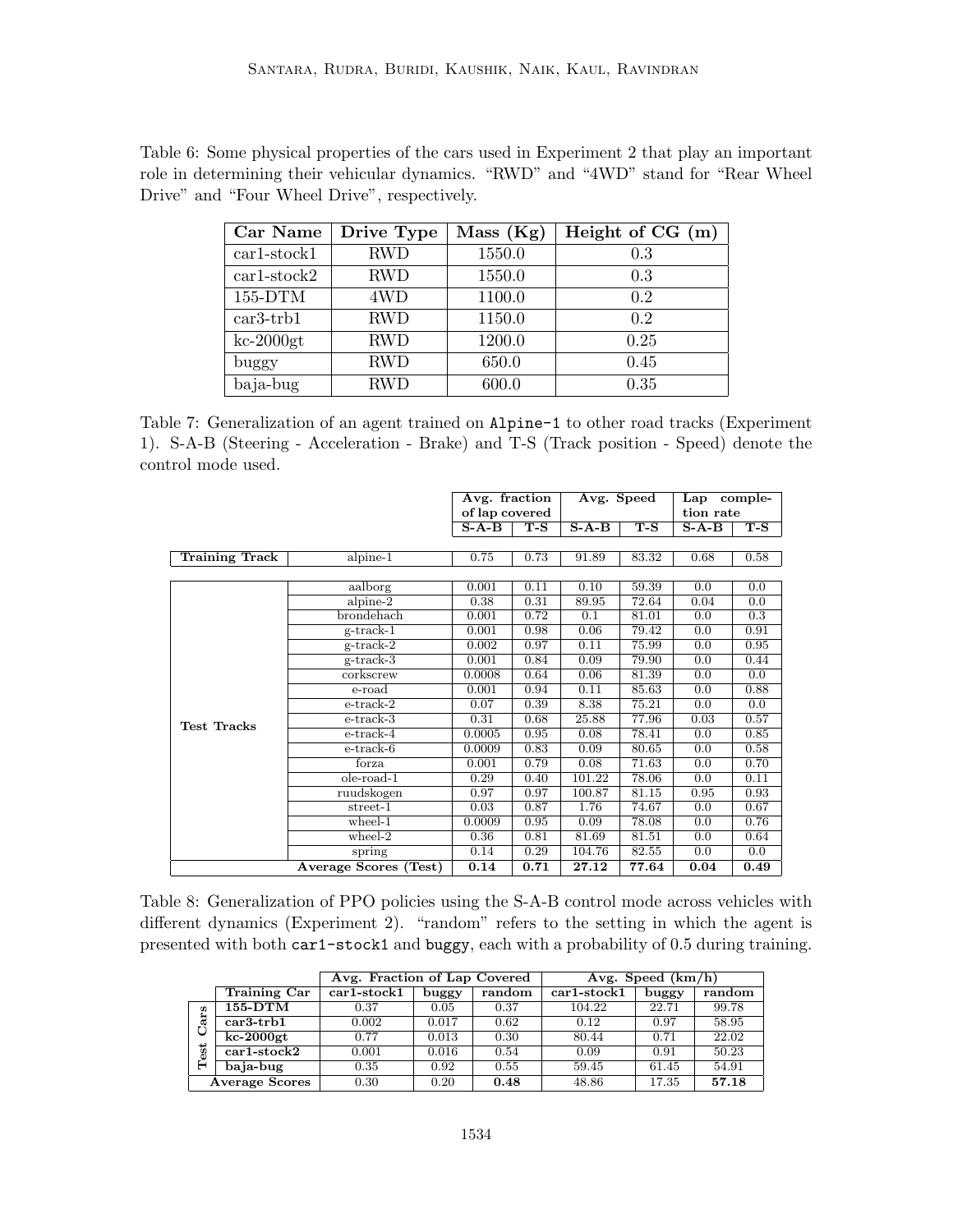

Figure 3: Variation of torque with engine RPM of cars studied in Experiment 2. (a) Torquevs-RPM of the cars that we present our agent to drive during training with equal probability. (b) Torque-vs-RPM of the cars that we test our agent on.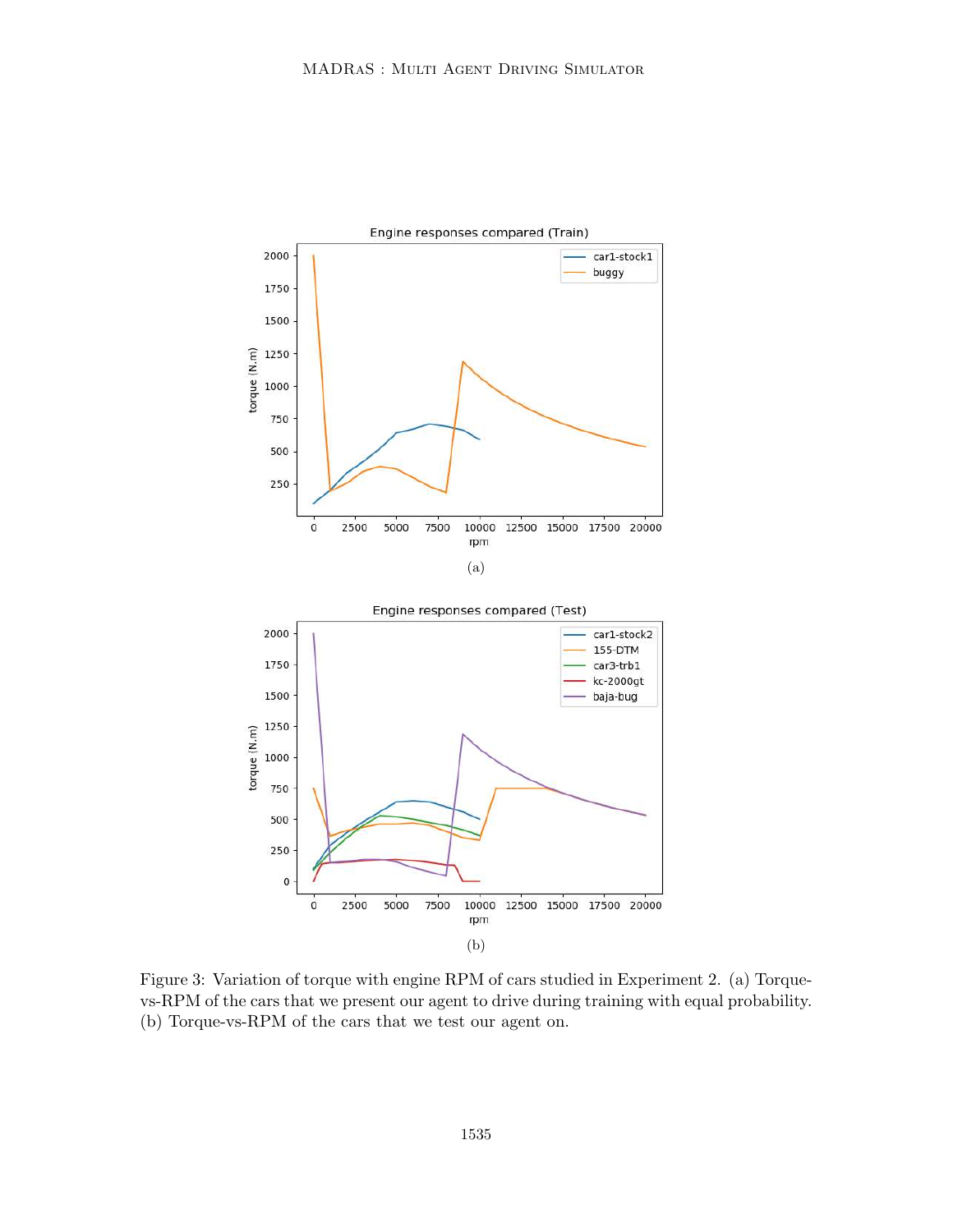

Figure 4: Variation of episode reward over iterations of PPO for learning from scratch on spring compared with first learning on simpler tracks – alpine-1 and corkscrew – and then fine-tuning on spring (Experiment 3).

|                           |             | Fraction of   Average Speed   Lap comple- |                  |
|---------------------------|-------------|-------------------------------------------|------------------|
|                           | lap covered | (km/hr)                                   | tion rate $(\%)$ |
| Training from scratch     | 0.18        | 101.9                                     | 0.0              |
| Pre-training in Alpine-1  | 0.57        | 103.5                                     | 27.0             |
| Pre-training in Corkscrew | 0.54        | $100.6\,$                                 | 45.8             |

Table 9: Curriculum learning results for driving in Spring track (Experiment 3).

even after 2500 iterations. When we use a curriculum of first training on Alpine-1 or Corkscrew tracks followed by fine-tuning on Spring the agent learns to complete the entire lap with high success rates and average speed. In our curriculum learning experiments, we pick the policy that gives the highest mean trajectory reward in the first phase of training (obtained after 701 iterations in Alpine-1 and 561 iterations in Corkscrew) and use it to initialize the policy in the second phase. The total number of training iterations and the total number of training samples for the curriculum learning strategies (considering both the pre-training and fine-tuning stages) are kept equal to that of training from scratch for fairness of comparison. For fine-tuning, we choose a learning rate of  $1 \times 10^{-6}$  for the Alpine-1 policy and  $5 \times 10^{-7}$  for the Corkscrew policy. We evaluate the agents in terms of the average fraction of lap covered in an episode, average speed and successful lap completion rate.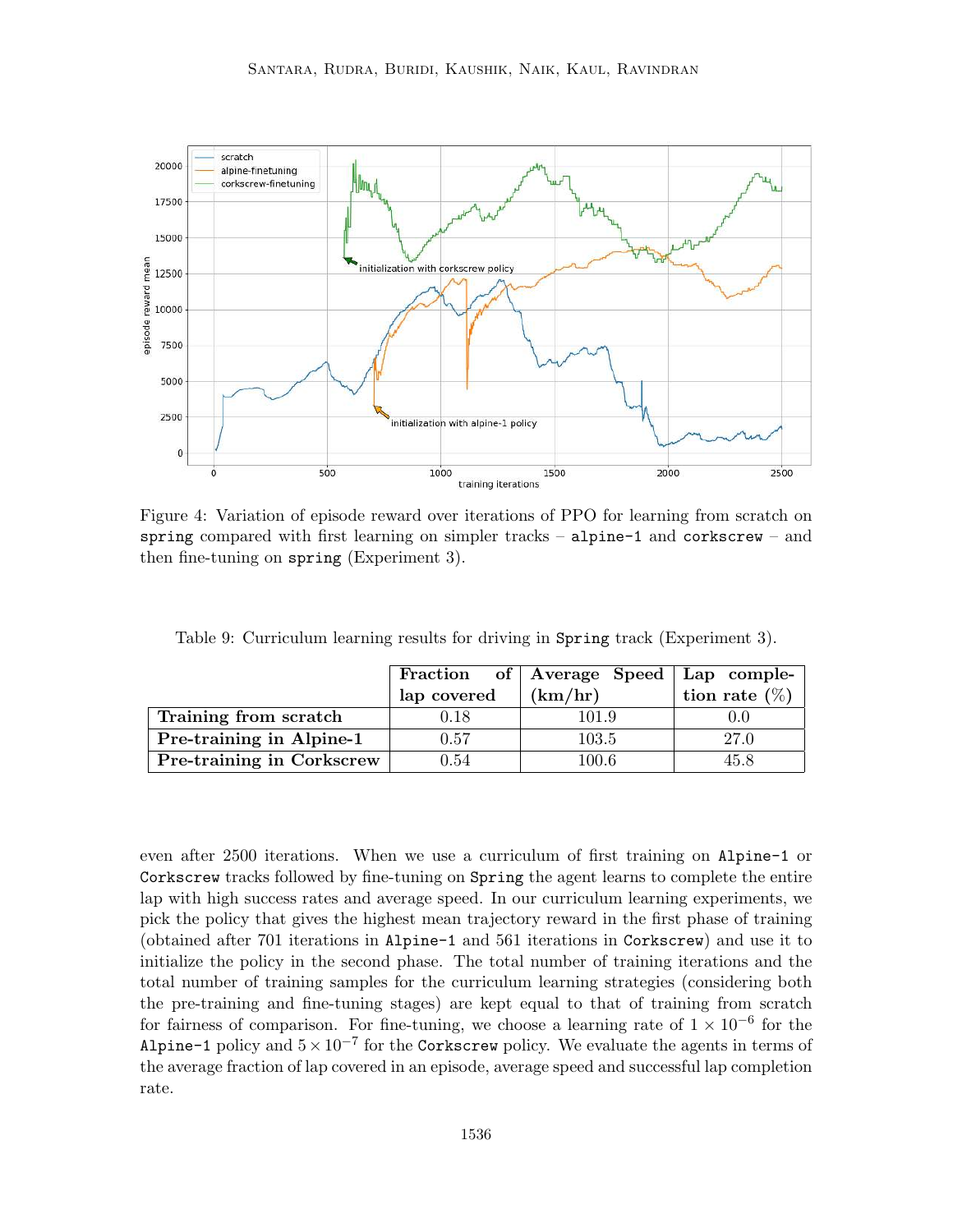Table 10: Results of a single PPO agent learning to drive in traffic by RL. The agent was trained to drive in the presence of 4 or 5 traffic cars with equal probability (Experiment 5).

| Number of traffic |                 | Ð                                                                |  |          |
|-------------------|-----------------|------------------------------------------------------------------|--|----------|
| agents            |                 |                                                                  |  |          |
| Successful        | task   $99.5\%$ | $\mid 98.1\% \mid 95.5\% \mid 96\% \mid 95.5\% \mid 95.7\% \mid$ |  | $92.8\%$ |
| completion rate   |                 |                                                                  |  |          |

# Experiment 4: Learning under partial observability and stochastic outcomes of actions

In this experiment we compare the performances of PPO agents trained to drive car1-stock1 around the Corkscrew track with and without observation noise under different levels of stochasticity of the outcome of actions. The training was performed with the primitive S-A-B action space. Observed variables, episode termination criteria and evaluation metrics are the same as in Experiment 1. The reward function is the same as in the Experiments 1-3 (see Table 5) with the weightage for angular acceleration penalty increased to 8. As described in Section 3, stochastic outcomes of actions is implemented by adding zero mean Gaussian noise to the actions. Figure 5 shows the learning curves. All these agents are tested in the same track Corkscrew in the presence of both observation noise and 0.5 standard deviation action noise. Table 11 compares the performance statistics. We observe that the agents trained in the presence of both observation and action noise perform better than the others. This demonstrates the ability of MADRaS to serve as a platform for evaluating the resilience of learning agents to observation noise and environmental stochasticity.



Figure 5: Learning to drive with under partial observability and stochastic outcomes of actions in Corkscrew track (Experiment 4).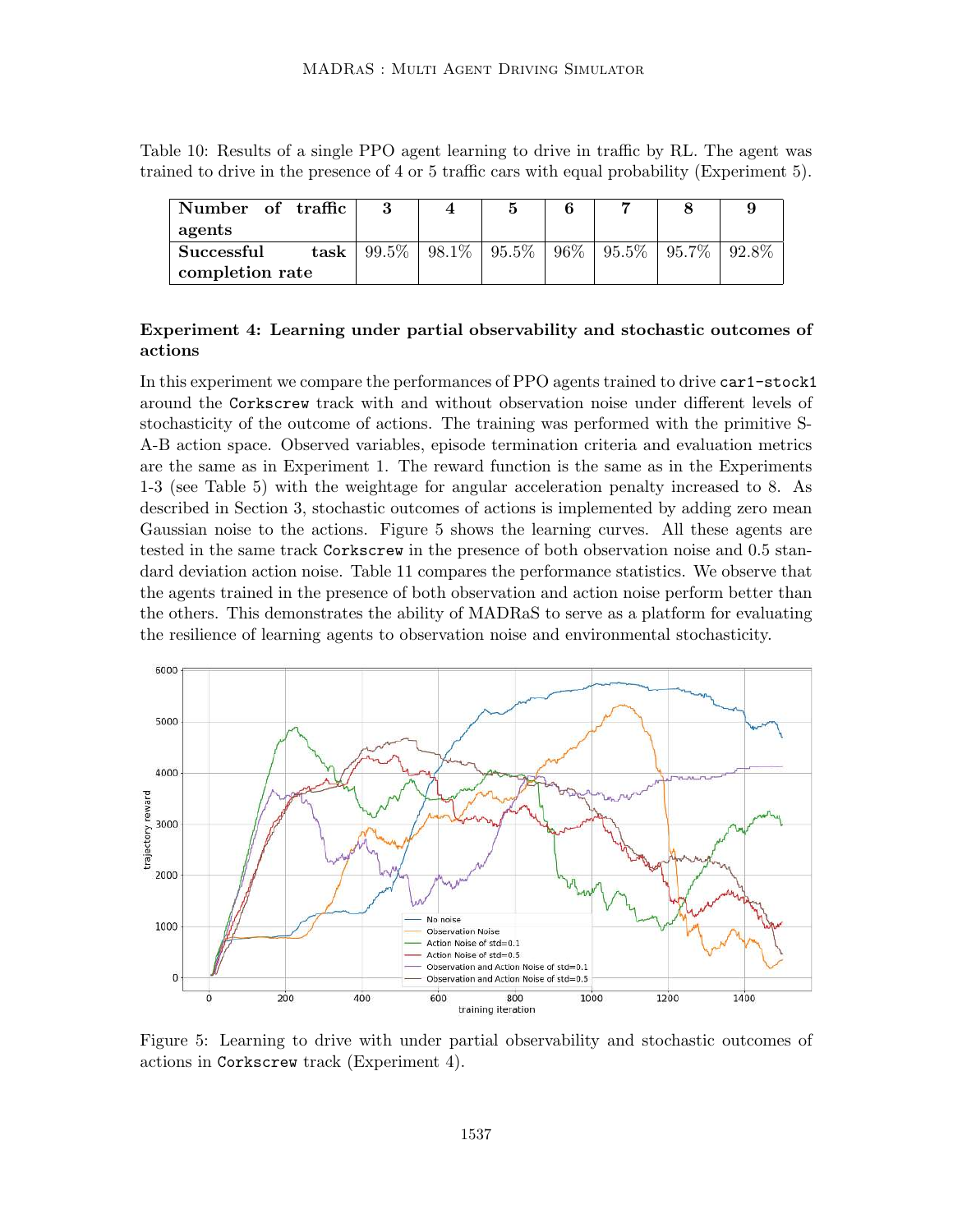Table 11: Learning to drive in the corkscrew track with and without observation noise and different levels of stochasticity in the outcome of actions and evaluation with observation noise and 0.5 std action noise (Experiment 4).

|                                    | Avg. Fraction  | Avg. Speed |
|------------------------------------|----------------|------------|
|                                    | of Lap Covered | (km/hr)    |
| No noise                           | 0.38           | 52.54      |
| Observation noise                  | 0.19           | 30.78      |
| Stochastic actions (noise std 0.1) | 0.12           | 29.99      |
| Stochastic actions (noise std 0.5) | 0.64           | 48.67      |
| Observation noise and Stochastic   | 0.63           | 48.85      |
| actions (noise std 0.1)            |                |            |
| Observation noise and Stochastic   | 0.68           | 46.91      |
| actions (noise std 0.5)            |                |            |



Figure 6: Schematic diagram of the environment design for Experiment 5. The task of the learning agent is to overtake all the traffic cars without colliding with any of them or going off track.

#### Experiment 5: Learning to drive in traffic

In this experiment we use the ability of MADRaS to generate custom traffic to train an agent to navigate through a narrow road without colliding with any traffic car – moving or parked. Figure 6 shows a schematic diagram of the training environment. We choose the Aalborg track for this study since it is one of the narrowest tracks of TORCS and further reduce its width to half resulting in an effective track width of 5m.

The traffic agents used in this experiment are DriveAndParkAgents (see Table 2). MADRaS positions the traffic cars ahead of the learning car at the start of the race. When an episode begins, the DriveAndParkAgents start driving at their given target speeds (50 km/hr) towards their given parking locations (specified in terms of distance from the start of the race and track position) using PID controllers. This way, the learning agent sees moving cars in the beginning and parked cars towards the end of each episode. This forces it to learn to avoid collision with both static and moving obstacles. We set the parking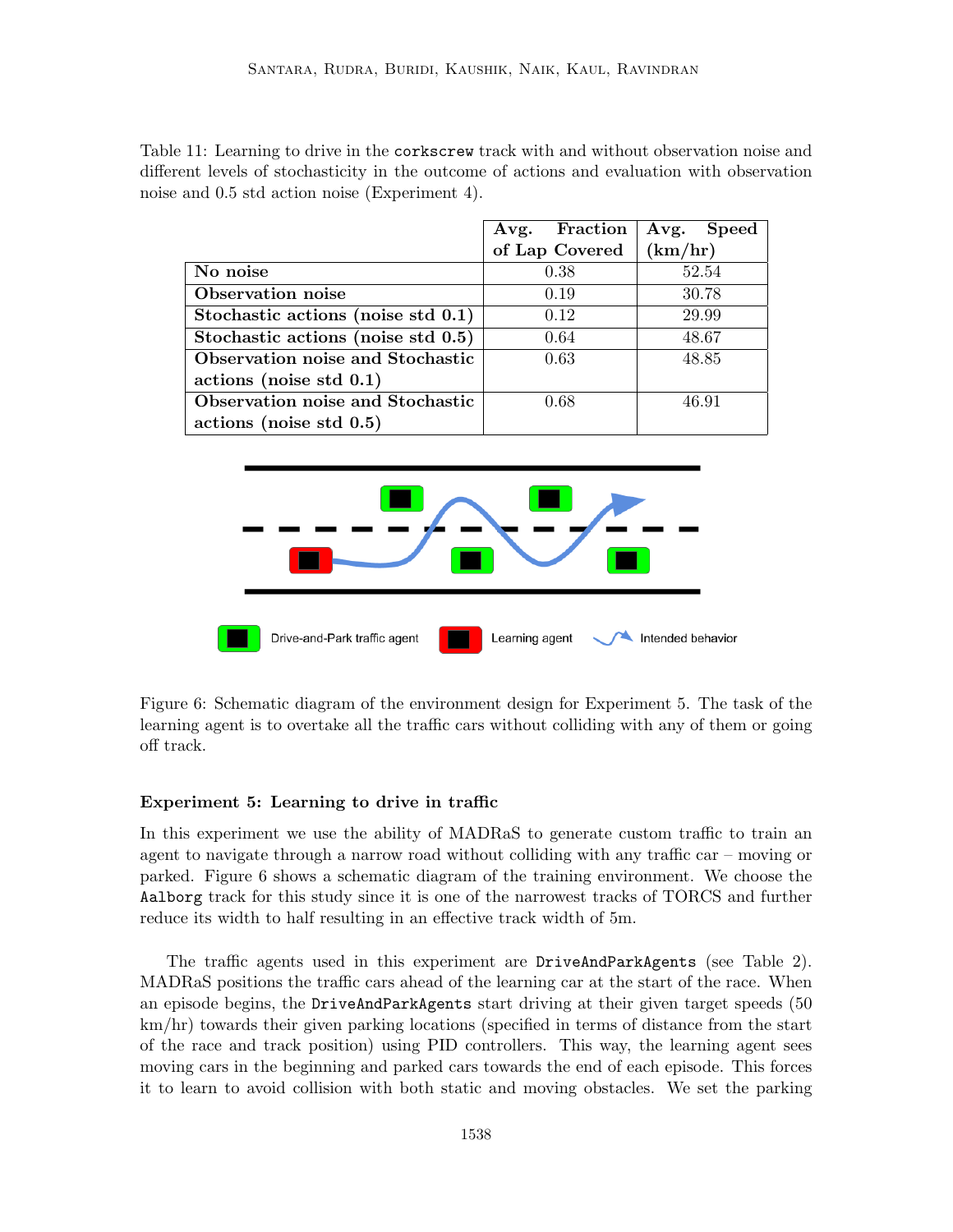|                    | <b>Reward Function Component</b>            | Weightage |  |  |  |
|--------------------|---------------------------------------------|-----------|--|--|--|
| Reward function    | Progress Reward                             | 1.0       |  |  |  |
|                    | Average Speed Reward                        | 1.0       |  |  |  |
|                    | Collision Penalty                           | 10.0      |  |  |  |
|                    | Turn Backward Penalty                       | 10.0      |  |  |  |
|                    | Angular Acceleration Penalty                | 1.0       |  |  |  |
|                    | Overtake Reward                             | 5.0       |  |  |  |
|                    | Rank 1 Reward                               | 100.0     |  |  |  |
| Observed variables | angle, track, trackPos, speedX, speedY,     |           |  |  |  |
|                    | speed Z, opponents                          |           |  |  |  |
| Done criteria      | Rank 1, Time Out, Collision, Turn Backward, |           |  |  |  |
|                    | Out of Track                                |           |  |  |  |

Table 12: RL training criteria for Experiment 5. Please refer to (Loiacono et al., 2013) for details on the observed variables.

locations of the traffic cars on alternate sides of the road so that the the agent must learn to turn both left and right to overtake all the traffic cars. We maintain a gap of at least 10m between consecutive parking locations along the length of the road to make sure that the learning car has enough space to maneuver between the traffic cars. To create variance in the environment, we randomly vary each parking location within an area of 5m along the track length and 0.25m along the track width. We also switch the number of traffic cars between 4 and 5 with equal probability. Changing the number of traffic cars also makes sure that the learning agent gets initialized in the left and right halves of the track with equal probability. We use the T-S control mode and set the target speed of the learning agent to 50 km/h. Table 12 gives the training criteria for this experiment.

The agent gets an *Overtake Reward* every time it overtakes a traffic agent and *Rank 1 Reward* at the end of the episode if it manages to overtake all the traffic agents. The agent is evaluated in terms of the fraction of times it overtakes all the traffic cars successfully.

Table 10 presents the results of this experiment. We observe that the agent learns to generalize to both fewer and more traffic agents than it encountered during training and navigate its way through them collision-free with a high success rate. Figure 12 in the Appendix shows how the instances of the agent colliding and driving off-track reduces as training progresses while the frequency of it emerging Rank 1 and successfully completing the episode increases.

# Experiment 6: Learning to navigate safely through a traffic bottleneck by multi-agent cooperation and RL

One of the biggest aspirations of autonomous driving is the avoidance of traffic congestion through cooperation. In this experiment we utilize the multi-agent training infrastructure of MADRaS and its framework for inter-vehicular communication to solve a simplified ver-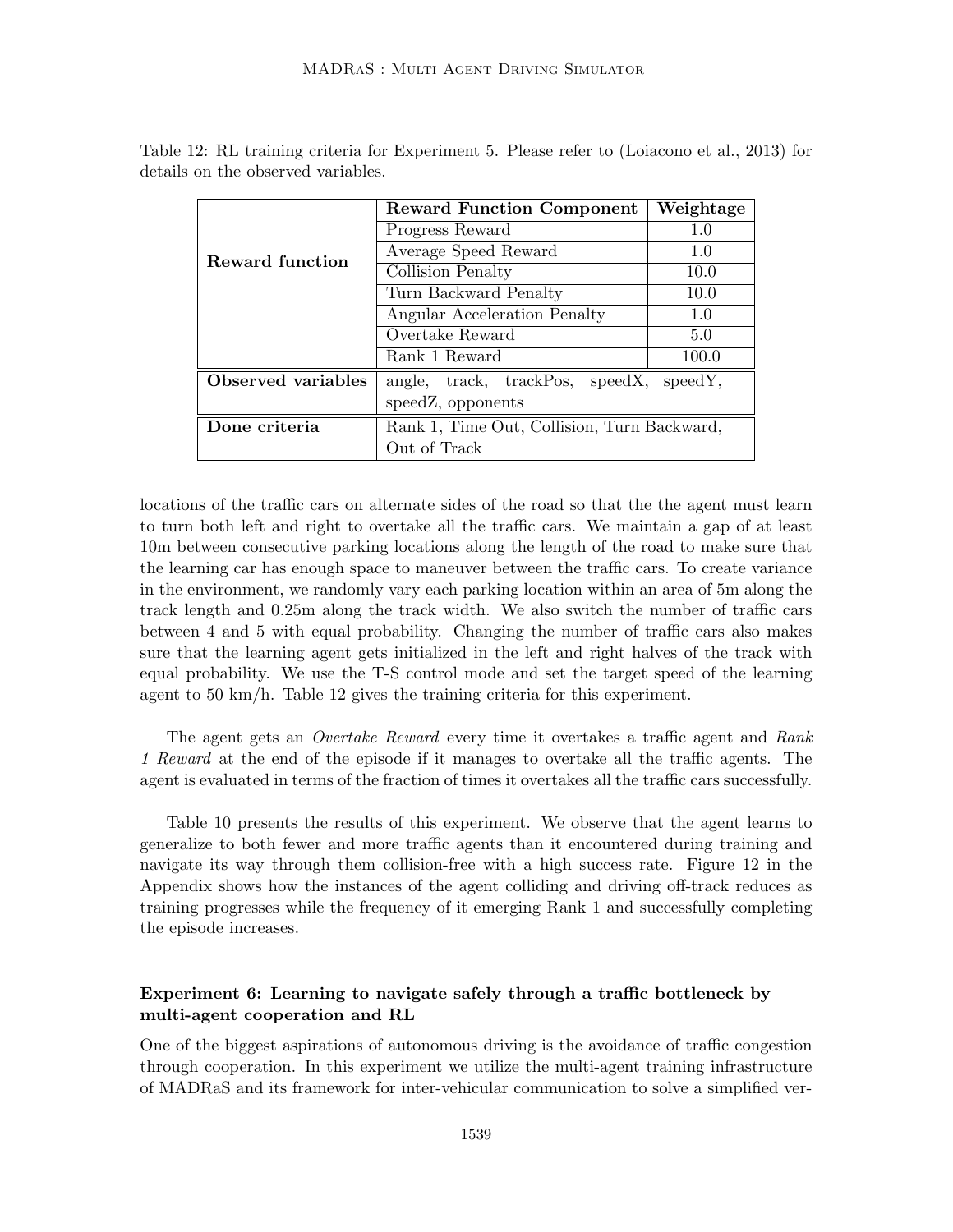

Figure 7: Schematic diagram of the multi-agent task studied in Experiment 6. The task for the two learning agents is to coordinate with each other and pass through the gap between the parked traffic cars without making any collision. The top row shows an example of undesirable behavior in which both the agents attempt to pass through the bottleneck at the same time and result in a collision. The bottom row gives a feasible solution to the problem in which one of the agents stops or slows down to wait for the other agent to pass through the gap. Only after the gap is clear does it attempt to pass through – thus avoiding collision with any of the other cars.

|                                 |             | $\mid$ Car Model   Length (m)   Width (m) |      |
|---------------------------------|-------------|-------------------------------------------|------|
| Traffic Car                     | $car1-trb1$ | 4.52                                      | 1.94 |
| $PPO$ Agent-1 $\vert$ car3-trb1 |             | 4.55                                      | 1.95 |
| PPO Agent-2 $\vert$ car5-trb1   |             | 4.67                                      | 1.94 |

Table 13: Dimensions of cars used in Experiment 6.

sion of this task by multi-agent reinforcement learning.

The training environment consists of two PPO agents and two traffic agents on the Corkscrew track. The PPO agents communicate their actions to each other at every step. We park the traffic agents next to each other with a small gap in between that is sufficient only for one car to pass through. The task of the PPO agents is to pass through the gap one by one without colliding with each other or with any traffic agent (see Figure 7). Thus the agents must learn a collaborative strategy in which the agent trying to pass through

Iterations of training Parking Distance  $(m)$  Gap Width  $(m)$ 1–240 30–40 2.76–4.06 240–300 30–35 2.76–3.46

Table 14: Curriculum for multi-agent RL in Experiment 6.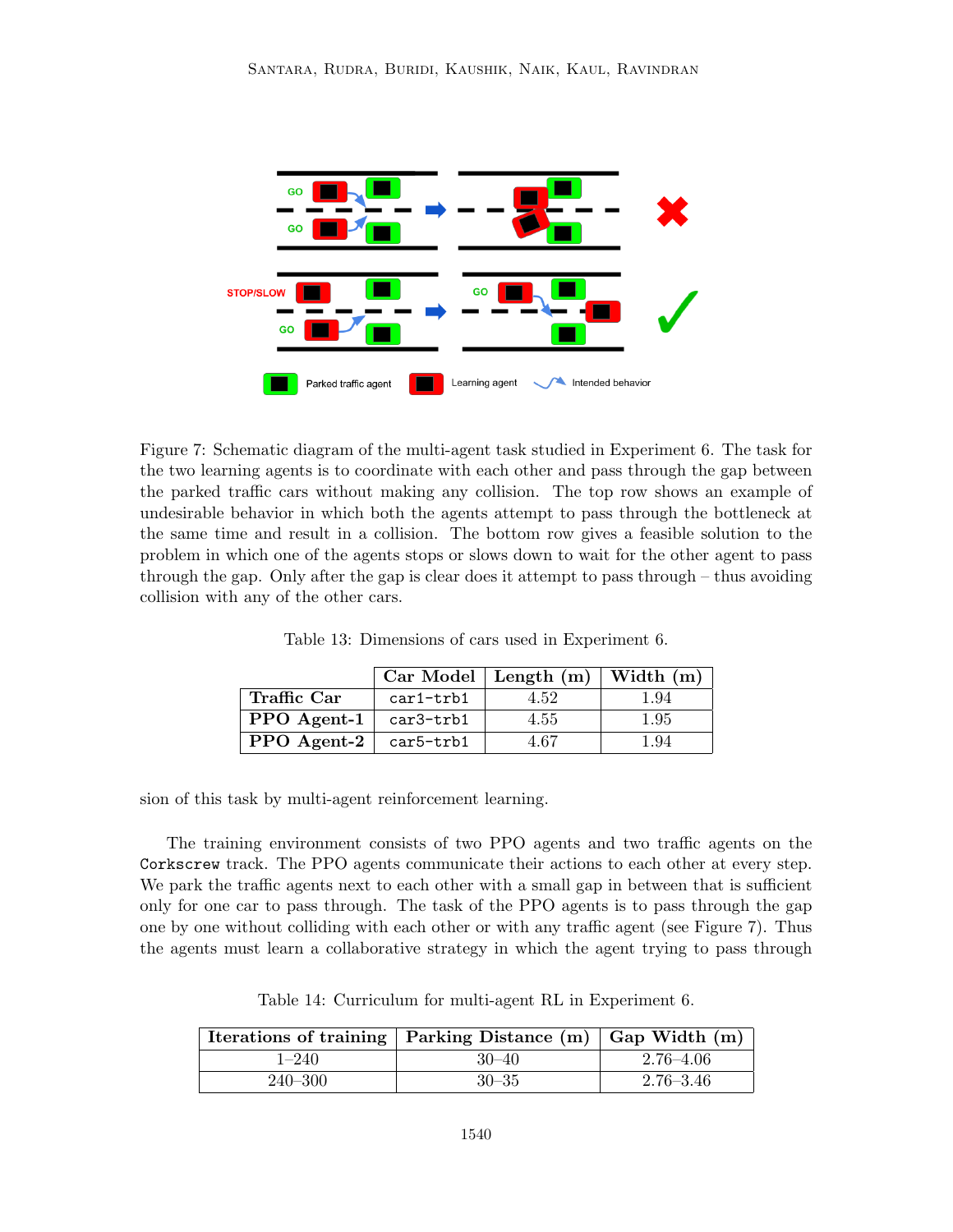

Figure 8: Learning curves for multi-agent training in Experiment 6. The cross symbol denotes transition point in the agent's curriculum where the first task ends and the second task begins.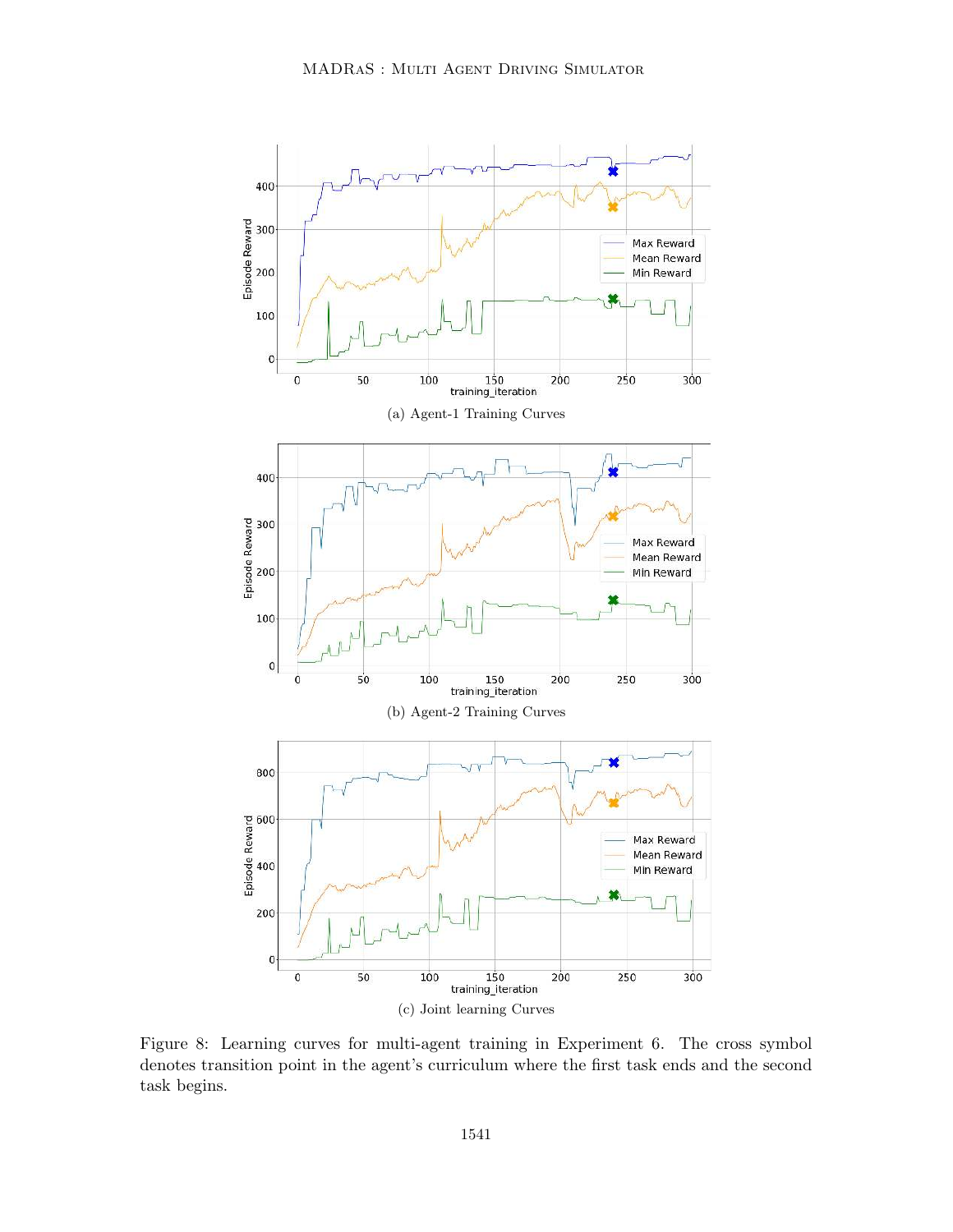Table 15: RL training criteria for Experiment 6. *peerActions* refers to the actions of the other learning agent from the previous time step. Please refer to (Loiacono et al., 2013) for details on the other observed variables.

|                    | <b>Reward Function Component</b>           | Weightage |
|--------------------|--------------------------------------------|-----------|
| Reward function    | Progress Reward                            | 1.0       |
|                    | Average Speed Reward                       | 1.0       |
|                    | Collision Penalty                          | 10.0      |
|                    | Turn Backward Penalty                      | 10.0      |
|                    | Angular Acceleration Penalty               | 5.0       |
| Observed variables | angle, track, trackPos, opponents, speedX, |           |
|                    | speedY, speedZ, peerActions                |           |
| Done criteria      | Race Over, Time Out, Collision, Turn Back- |           |
|                    | ward, Out of Track                         |           |

the gap first should be given enough time to pass through completely by the other agent before it makes its own attempt.

Table 13 gives the cars assigned to the learning and traffic agents and their dimensions. Both the PPO agents have T-S action space. Table 14 describes the curriculum used for the training. We randomly vary the parking distance of each traffic car and the gap between them at the start of each episode for improved generalization. Table 15 gives the details of the observed variables, reward functions and done criteria. The agents must learn the following distinct skills to be able to accomplish this task.

- Running forward without going off track.
- Not colliding with each other.
- Not colliding with any of the parked cars.
- Learning to collaborate and pass through the bottleneck one by one.

We jointly evaluate the agents in terms of the rate of successful passage of both the agents through the traffic bottleneck. Figure 8 shows the individual and joint learning curves respectively during training. The final evaluation is done over 100 episodes of stochastically parked agents and the PPO agents demonstrate a joint task completion rate of 83.3%.

### 5. Conclusion

In this paper we present MADRaS, an open-source Multi-Agent Driving Simulator for autonomous driving. MADRaS builds on TORCS, a popular car racing platform, and adds a suite of features like hierarchical control modes, domain randomization, custom traffic, partial observability, stochastic outcomes of actions and support for multi-agent training. We present a suite of experiments that illustrate how MADRaS can be used to simulate rich highway and track driving scenarios of high variance and complexity that are valuable for autonomous driving research and investigating the robustness and generalization abilities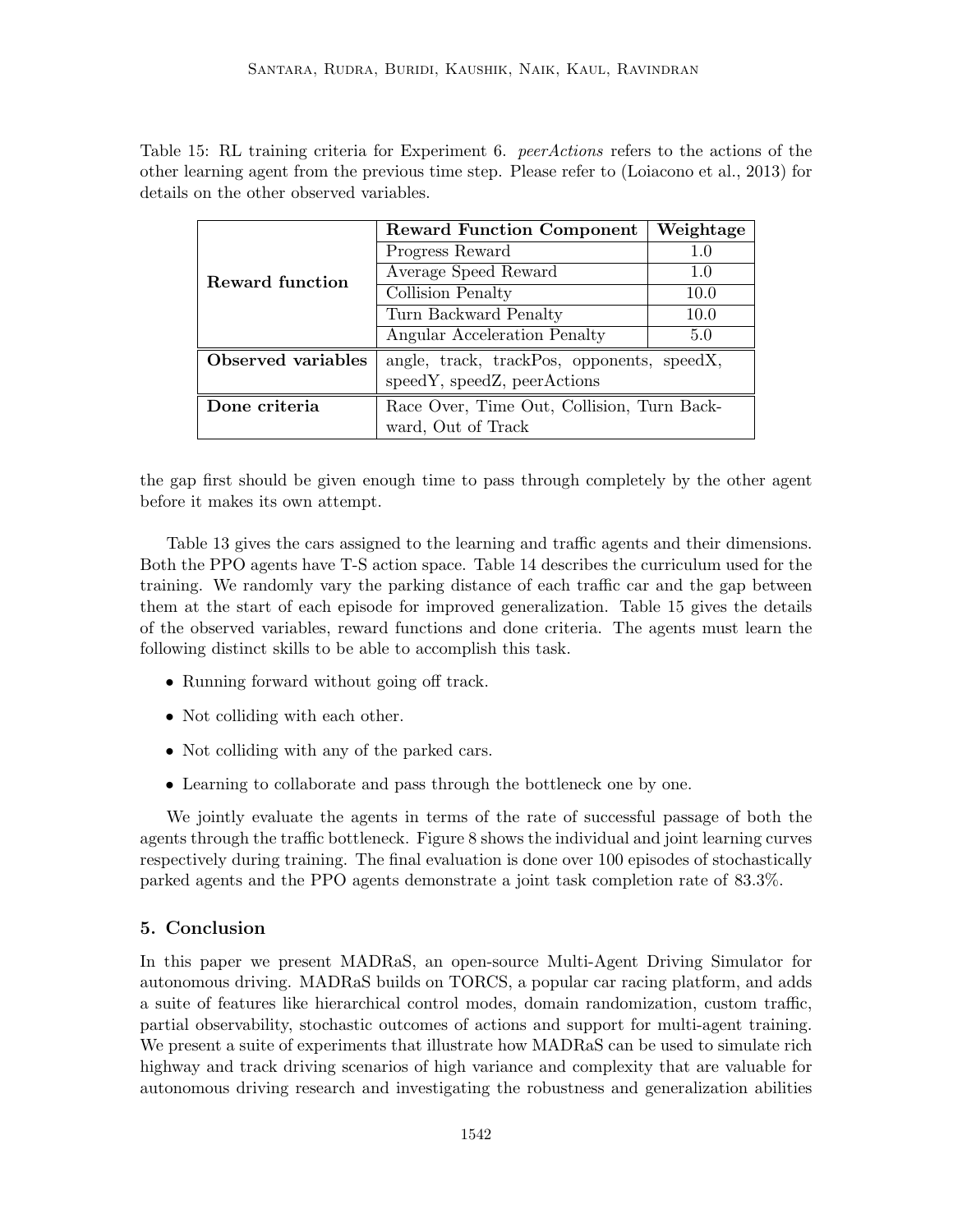of RL algorithms. We compare primitive and abstract (or, high-level) control-modes at the task of generalizing to a multitude of driving tracks and observe that the abstract control-mode achieves superior generalization while the primitive control-mode offers tighter handling. We learn a policy that generalizes to a wide range of vehicular dynamics simply by training on two car models from the extreme ends of the spectrum and leveraging MADRaS's ability to change the agent's car in every episode. We use the ability of MADRaS to inject varying levels of noise into the observation and action spaces to study driving under stochasticity and partial observability. MADRaS offers a powerful set of tools for simulating traffic. We present experiments on learning to navigate through static and moving traffic without colliding or going off track and learning multi-agent cooperation for passing through traffic bottlenecks safely. We wish to develop features specific to fuel management and vehicular safety in the future.

# Acknowledgements

The authors would like to thank Professor Pabitra Mitra of the Department of Computer Science and Engineering, IIT Kharagpur for his helpful feedback on the structure of the paper and Manish Prajapat of ETH Zurich for his useful tips on the implementation of inter-vehicular communication in MADRaS. The authors would also like to thank Intel Labs India for incubating the early stage of this project. Anirban Santara's work in this project was supported by Google India, under the Google India PhD Fellowship grant, and Intel Inc. under the Intel Student Ambassador Program. Anirban Santara and Sohan Rudra contributed equally to this project.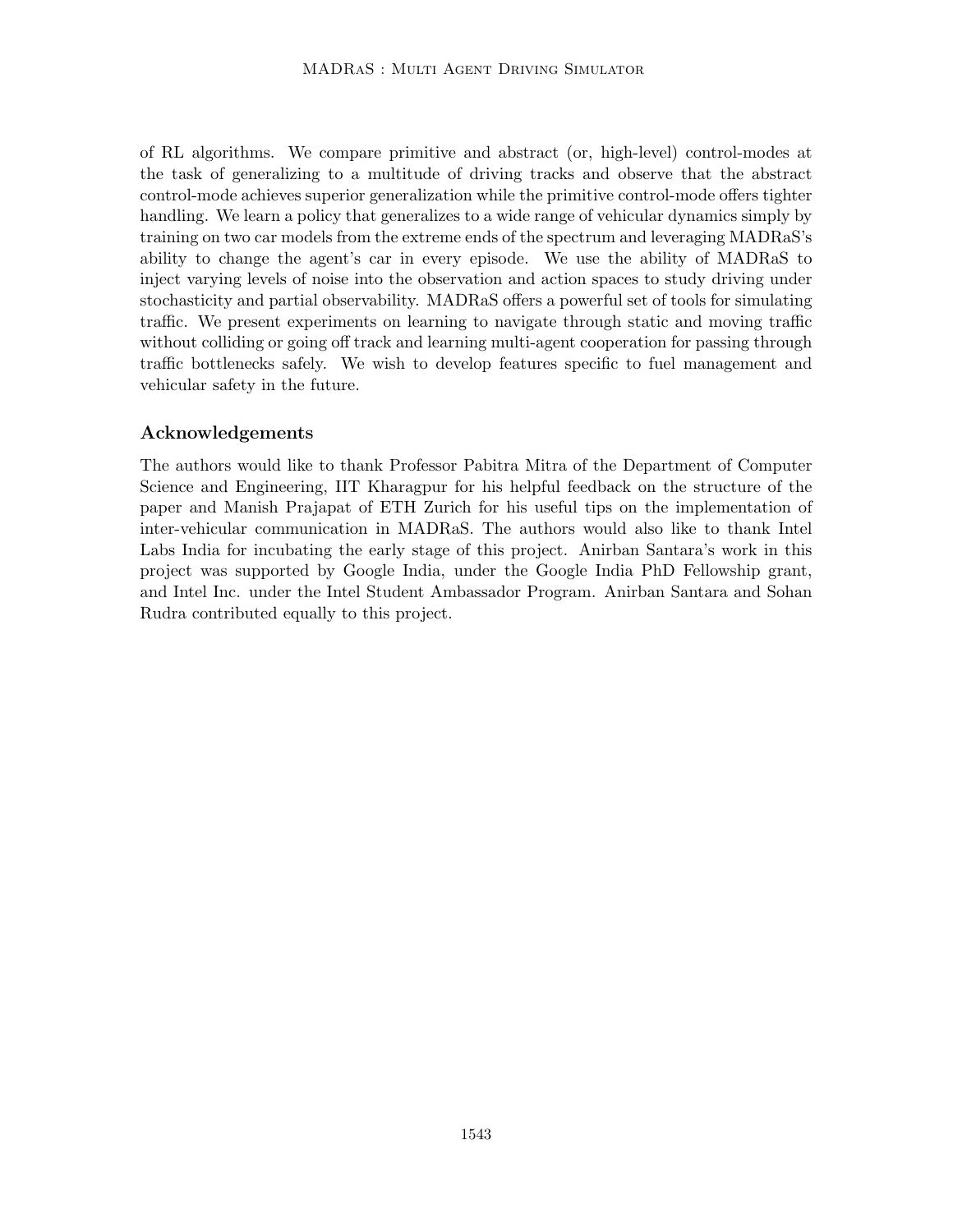# Appendix A. Configuring MADRaS

The structure of MADRaS focuses on the ease of use and encourages custom modifications. In this section we describe the configuration variables of MADRaS. All these variables are specified in the envs/data/madras config.yml file. The 'yaml' (or 'yml') format provides a powerful yet convenient way of specifying most data types and basic data structures like lists and dictionaries.

The madras\_config.yml file has three sections:

1. Server configuration: In this section contains the global configurations of the MADRaS environment. Since MADRaS can randomly vary the driving tracks, model of car for the learning agents, and the number of traffic cars between episodes, these terms are specified as lists and ranges. The maximum number of cars in the environment (including learning and traffic agents) can be specified as max cars and the minimum number of traffic cars by  $min\_traff$  is cars. The number of learning agents  $(N_l)$  is specified in the "agent configuration" section.

 $N_l$  + min\_traffic\_cars  $\leq$  max\_cars

The list of car models to choose for the learning agent can be specified in learning car. The list of tracks to choose for each episode can be specified in track names. If randomize env = True the car model, track and the number of traffic agents is chosen randomly for each episode.

- 2. Agent configuration: The agents section, contains the configurations of the learning agents. The target speed, pid settings for the low level controller if pid assist is True, configuration of the observation space (according to the modes in utils/observation handler.py), reward function (to be parsed by utils/reward handler.py) and done function (to be parsed by utils/done handler.py) can be specified individually for each agent in this section.
- 3. Traffic configuration: The traffic section can be used to specify the details of the traffic agents in the environment. If  $N_t$  traffic agents need to be chosen in a given episode, their configurations will be set to the first  $N_t$  elements from the list of agents in this section. These configurations are parsed by traffic/traffic.py. The target speed, target lane pos, collision avoidance properties and pid settings of the traffic cars can be specified here. If the traffic agents need to be parked in certain locations (specified in terms of their distance from the start line and track position) of the track before the start of each episode, that can also be specified in this section.

The full list of the configuration variables is available in Tables A1, A2 and A3.

MADRaS supports inter-vehicular communication (IV-Comm) between the learning agents. The settings for the IV-Comm system can be specified in envs/data/communications.yml. The user can specify the list of variables (vars) that each learning agent wants to observe from a list of communicating agents (comms) for a given number of previous time steps  $(buff_size).$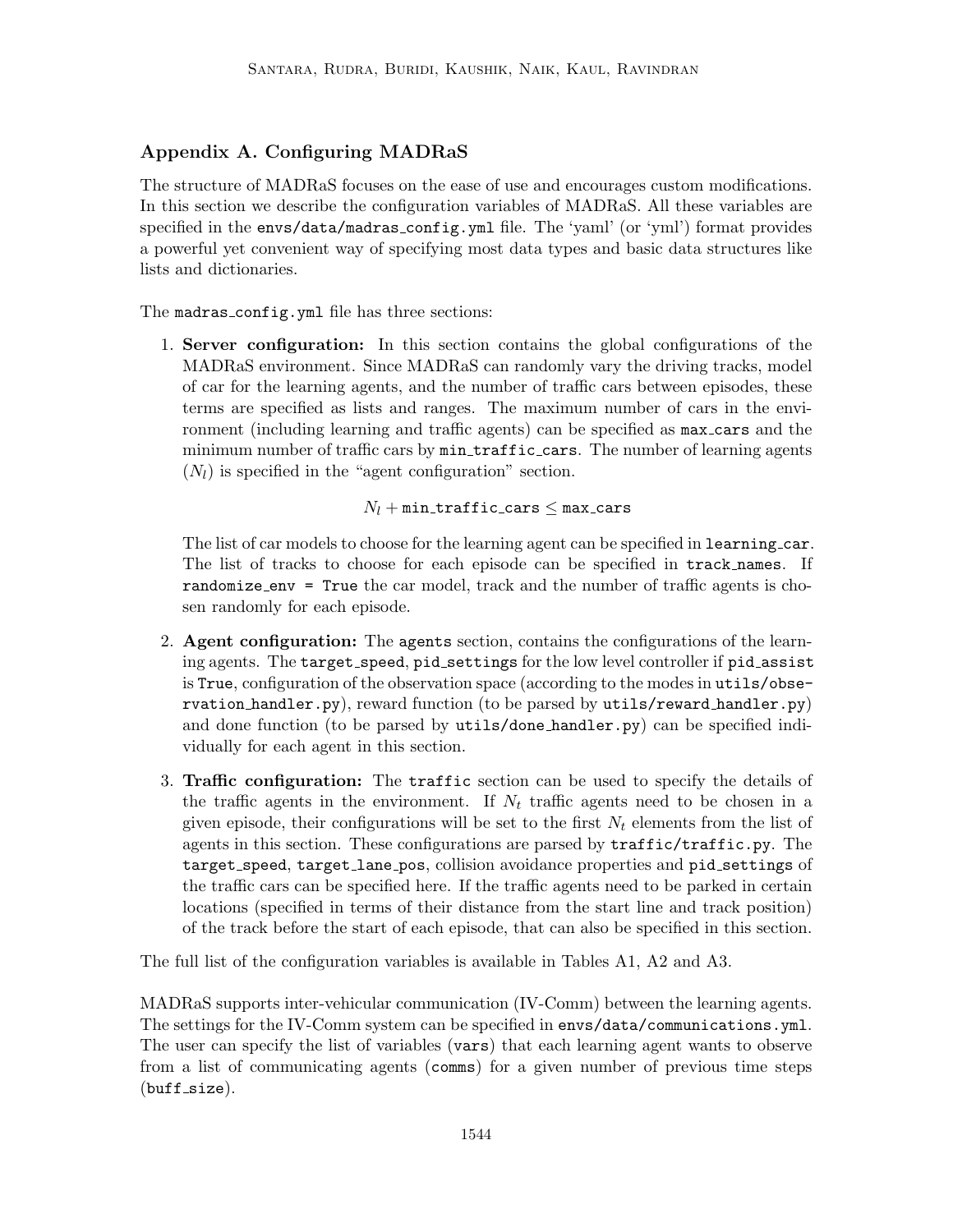| Parameters              | Description                                                                                  | <b>Possible Values</b>     |
|-------------------------|----------------------------------------------------------------------------------------------|----------------------------|
| torcs_server_port       | For setting the port of communication<br>with the TORCS Server.                              | $\mathbb{Z}^+$             |
| max_cars                | Max number of vehicles to be spawned.                                                        | $\overline{\mathbb{Z}^+}$  |
| min_traffic_cars        | Min number of traffic cars to be spawned.                                                    | $\overline{\mathbb{Z}^+}$  |
| track_names             | List of tracks on which the simulation                                                       | List of track              |
|                         | will run.                                                                                    | names                      |
| track_limits            | Restrict the agent to remain within a given<br>range of track_pos values.                    | $(\mathbb{R}, \mathbb{R})$ |
| distance_to_start       | Starting distance of the cars from the<br>start line.                                        | $\mathbb{Z}^+$             |
| torcs_server_config_dir | The location of the TORCS server racing<br>config directory.                                 | Path string                |
| scr_server_config_dir   | The location of available cars config directory                                              | Path string                |
| traffic_car             | The type of car to be used for traffic                                                       | car name                   |
| learning_car            | List of car models for using as the learning                                                 | List of car                |
|                         | agent.                                                                                       | names                      |
| randomize_env           | Flag for turning randomization on.                                                           | boolean                    |
| add_noise_to_actions    | Flag for adding a small Gaussian Noise to the<br>actions before sending to the TORCS server. | boolean                    |
| action_noise_std        | Specifies the standard deviation of the Gaussian<br>for the noise addition.                  | [0, 1]                     |
| noisy_observations      | Toggles the TORCS flag for enabling noisy<br>observations.                                   | boolean                    |
| visualise               | Flag for setting the display on and off.                                                     | boolean                    |
| no_of_visualisations    | To visualize multiple training instances                                                     | $\overline{\mathbb{Z}^+}$  |
| max_steps               | Maximum steps that the environment will take<br>before resetting.                            | $\mathbb{Z}^+$             |

Table A1: Server Configuration Parameters

# Appendix B. PID Response

In this section we describe our implementation of the PID controller used for low level control in our experiments with the track-position – speed control mode of MADRaS. Please note that this implementation can be easily swapped out for a more sophisticated one by creating a derived class of PIDController defined in controllers/pid.py. The error function  $(e_{TP})$ for track-position PID controller is defined as a function of the track-position  $(TP)$  and the angle  $(\theta)$  that the car's heading makes with the center line. The output of this controller is the steer-angle of the vehicle for the current time-step  $(t)$  that would bring the car closer to the desired track-position  $(TP_{desired})$ .

$$
e_{TP}(t) = \theta(t-1) - (TP(t-1) - TP_{desired}) * scale
$$
\n(6)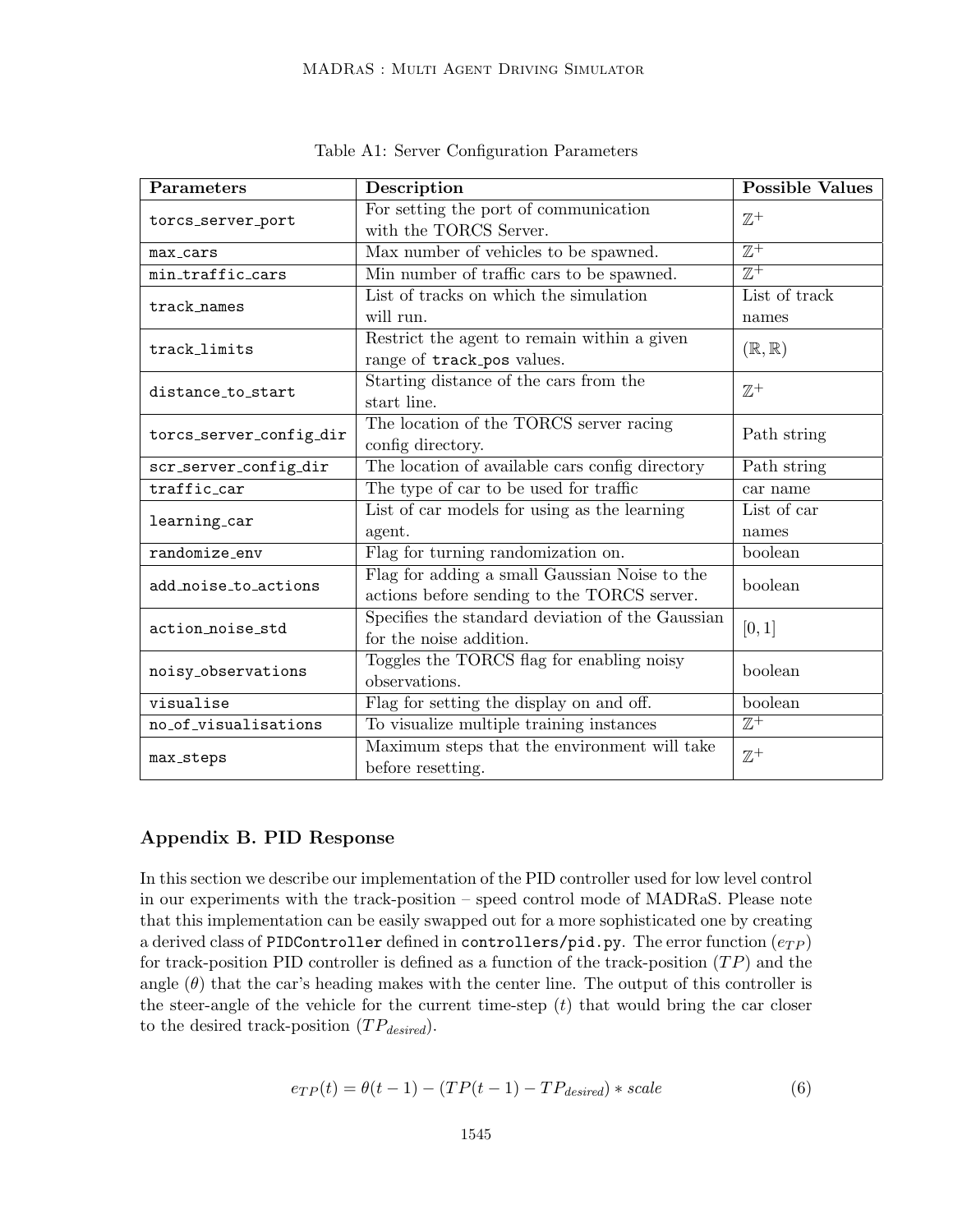| Parameters                         | Description                                           | <b>Possible Values</b>                |  |
|------------------------------------|-------------------------------------------------------|---------------------------------------|--|
| vision                             | Flag for activating visual input instead of the usual | boolean                               |  |
|                                    | sensor based one.                                     |                                       |  |
| throttle                           | Flag for activating throttle control on and off.      | boolean                               |  |
| gear_change                        | Flag for activating gear control on and off.          | boolean                               |  |
| client_max_steps                   | Maximum steps that the client is available to take.   | $\overline{\mathbb{Z}^+ \cup \{-1\}}$ |  |
| target_speed                       | Target speed setting of the agent car.                | $\overline{\mathbb{Z}^+}$             |  |
| state_dim                          | Dimension of the Observation Space.                   | $\overline{\mathbb{Z}^+}$             |  |
| normalize_actions                  | Toggle to turn on action normalization.               | boolean                               |  |
| pid_assist                         | Toggle to turn on T-S control mode.                   | boolean                               |  |
| pid_settings[accel_pid]            | $K_p, K_i, K_d$ for throttle PID.                     | List of floats                        |  |
| pid_settings[accel_pid]            | $K_p, K_i, K_d$ for steering PID.                     | List of floats                        |  |
| accel_scale                        | Acceleration Scaling.                                 | $\mathbb{R}^+$                        |  |
| steer_scale                        | Steering Scaling.                                     | $\overline{\mathbb{R}^+}$             |  |
| pid_latency                        | Number time-steps the control command sticks          | $\mathbb{Z}^+$                        |  |
|                                    | to the server.                                        |                                       |  |
| observations [mode]                | Name of the Observation Class.                        | string                                |  |
| observations[multi_flag]           | Toggle for turning on communication for the           | boolean                               |  |
| $(multi\text{-}agent\ mode\ only)$ | agent i,                                              |                                       |  |
| observations[buff_size]            | Specifies the buffer size of action.                  | $\overline{\mathbb{Z}^+}$             |  |
| observation[normalize]             | Toggle to tun on observation normalization.           | boolean                               |  |
| obs_min                            | Minimum values for certain observation attributes.    | dict                                  |  |
| obs_max                            | Maximum values for certain observation attributes.    | dict                                  |  |
| rewards[name, scale]               | List of the Reward classes and a scaling factor of    | list of names                         |  |
|                                    | the rewards.                                          | and dict                              |  |
| dones                              | Done conditions currently in use.                     | list of dones                         |  |

Table A2: Agent Configuration Parameters

# Table A3: Common Traffic Configuration Parameters

| Parameters              | Description                                             | <b>Possible Values</b> |
|-------------------------|---------------------------------------------------------|------------------------|
| name                    | Traffic Agent Type,                                     | string                 |
| target_speed            | Traffic Agent Speed.                                    | $\mathbb{R}^+$         |
| initial_distance        | Traffic Agent initial distance from start line (range). | 2-Tuple of Floats      |
| initial_trackpos        | Traffic Agent initial track-position (range).           | 2-Tuple of Floats      |
| track_len               | Length of the Current Track.                            | $\mathbb{R}^+$         |
| pid_settings[accel_pid] | $K_p, K_i, K_d$ values for acceleration.                | List of Floats         |
| pid_settings[steer_pid] | $K_p, K_i, K_d$ values for steering.                    | List of Floats         |
| accel scale             | Acceleration scaling.                                   | $\mathbb{R}^+$         |
| steer_scale             | Steering scaling.                                       | $\mathbb{R}^+$         |
| collision_time_window   | Describes the collision region                          | $\mathbb{R}^+$         |
|                         | for the traffic agent                                   |                        |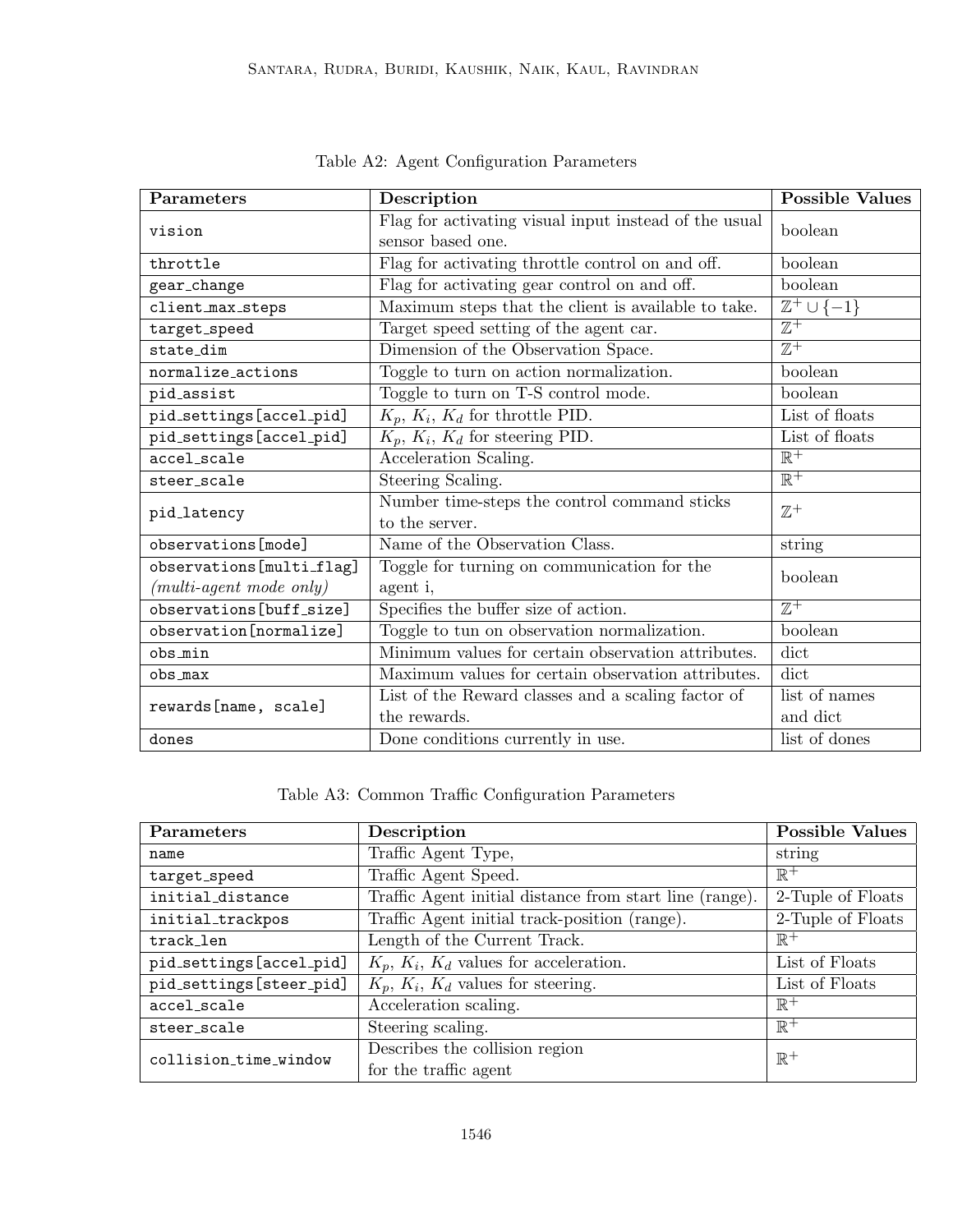

Figure 9: Speed control accuracy and convergence of our PID controller at different initial speeds over time-steps and distance travelled. The PID latency is set to 5. The track used in this study is the "f-speedway" oval track. The lane-position command is fixed at 0.0 which refers to the center of the track.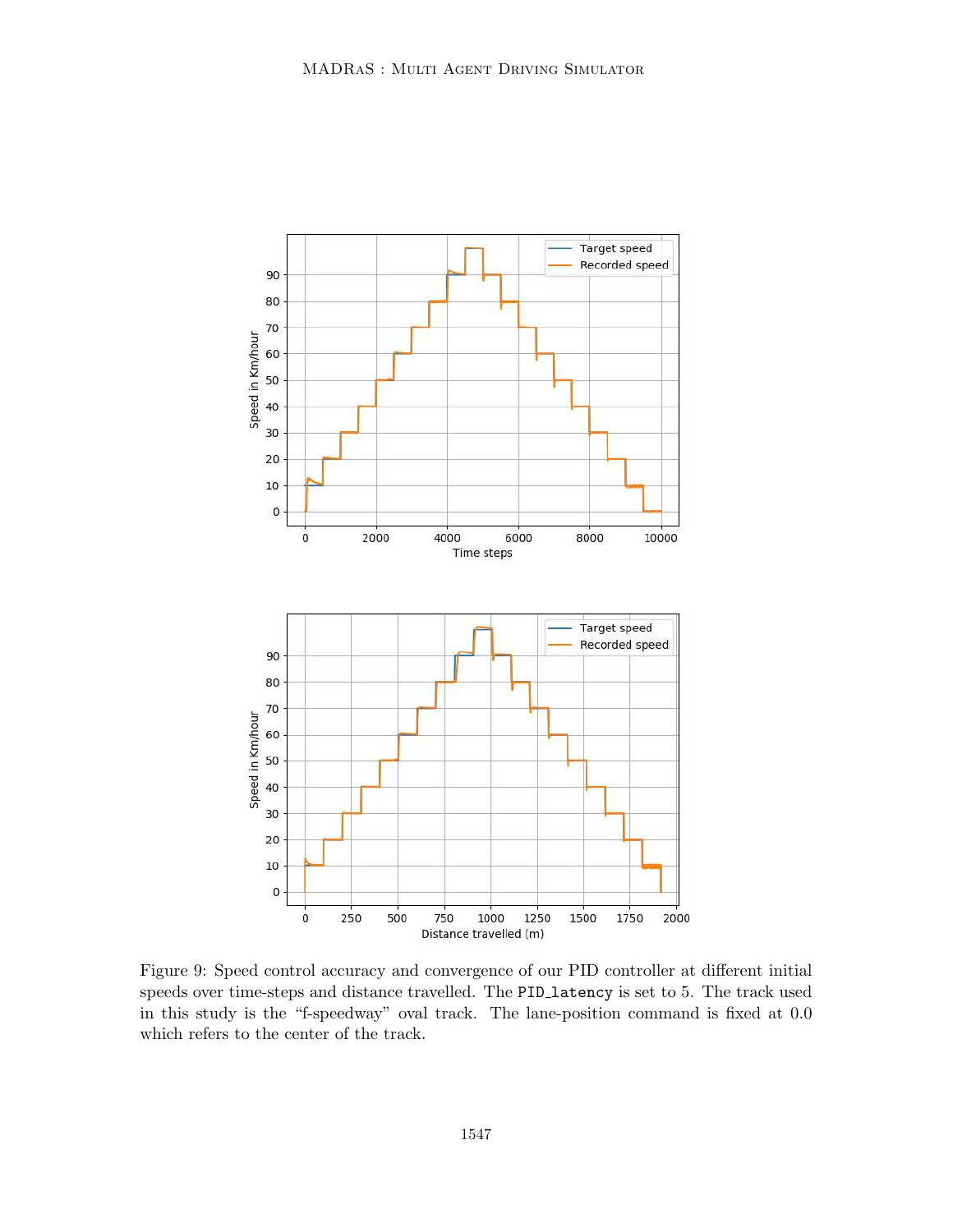

Figure 10: This plot demonstrates the position control accuracy and convergence over *time* at different speeds of the PID controller used in our experiments. The track used is the "f-speedway" oval track and PID latency is set to 5. The plot covers the range of speeds used in our experiments.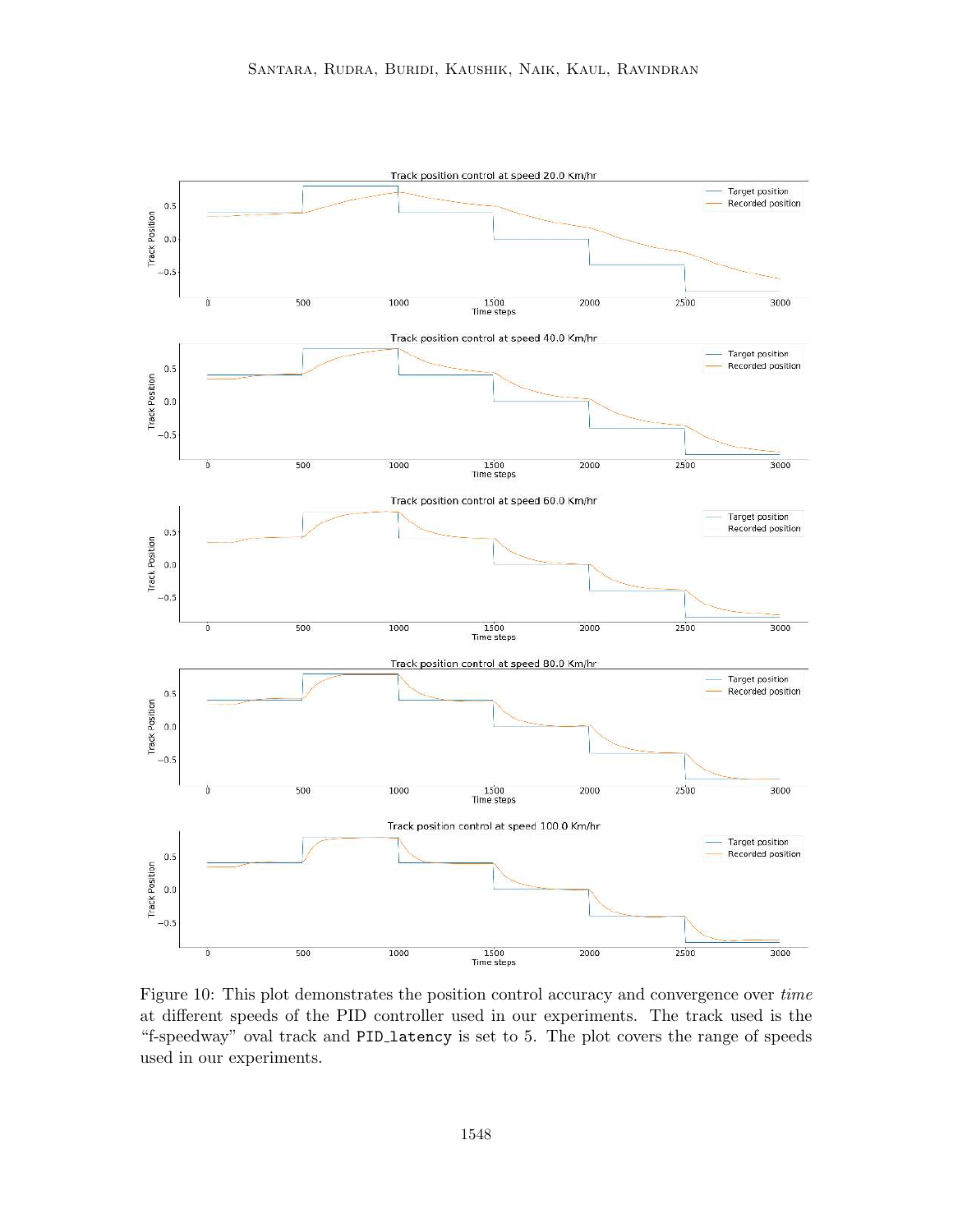

Figure 11: This plot demonstrates the position control accuracy and convergence over *distance* at different speeds of the PID controller used in our experiments. The track used is the "f-speedway" oval track and PID latency is set to 5. The plot covers the range of speeds used in our experiments.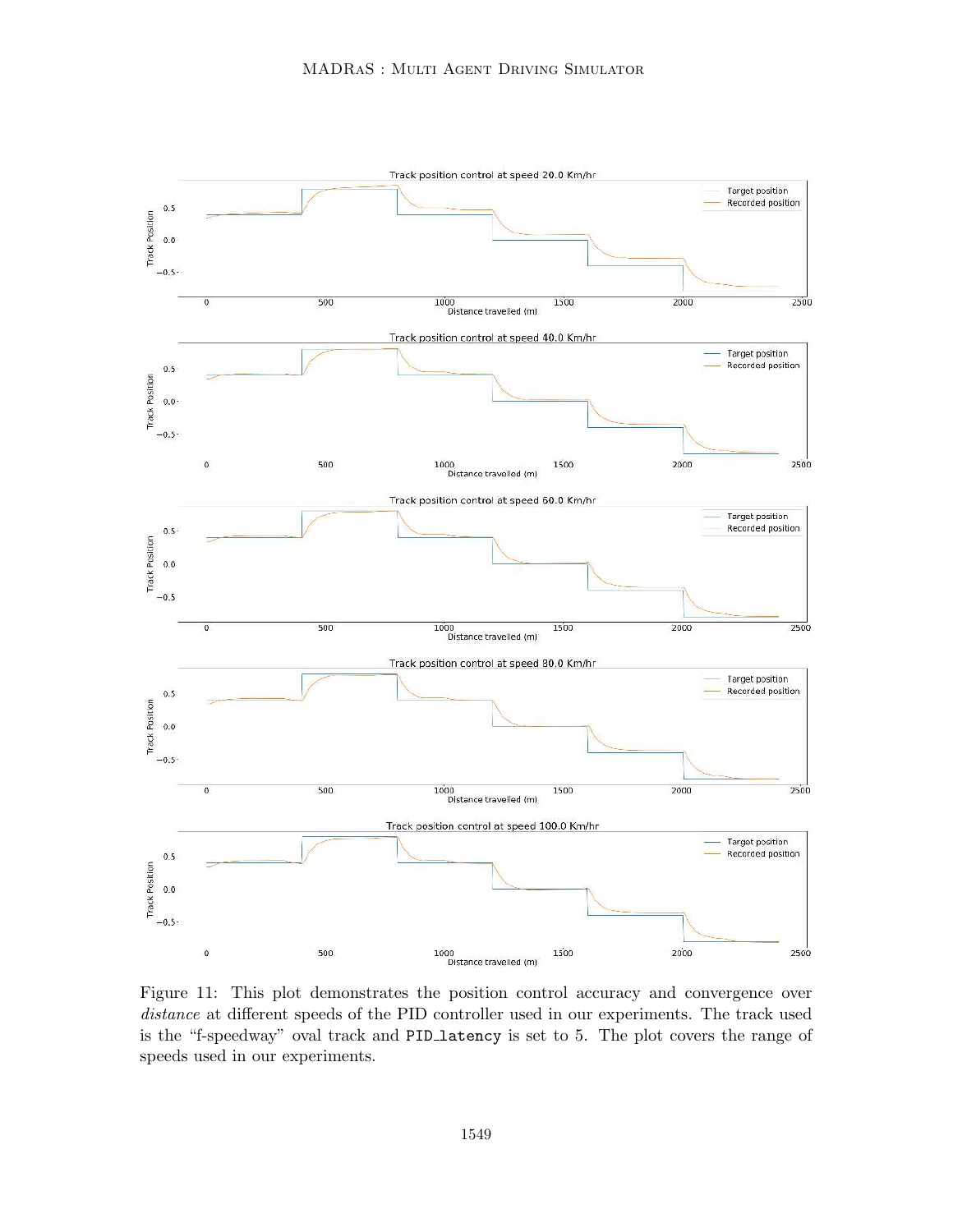

Figure 12: This plot demonstrates how the causes of episode termination (done reason) varies as the agent makes progress in training. We observe that collisions and out-of-track frequencies drop while Rank 1 frequency increases as training progresses. This experiment was a replica of Experiment 5 with 2 or 3 traffic cars at equal probability.

The error function for the Speed PID controller  $(e_V)$  is a function of the forward velocity  $(V)$ . The output of the controller is the value of acceleration and braking that would bring the speed closer to the target speed of the vehicle  $(V_{target})$ .

$$
e_V(t) = (V(t-1) - V_{target}) * scale \tag{7}
$$

Figure 9, 10 and 11 show the responses of the PID controller used in our experiments with the high level track-position – speed action space. For testing the controller response over time, we change the input signal (track-position or speed) every 500 steps and monitor the output. For testing the controller response over distance, we change the input signal after the agent has driven every 100 meters for speed control and 400 meters for track-position control. We use the "f-speedway" oval track for this study. For speed control (Figure 9) we change the target signal in incremental steps of 10 km/hour from 0 km/hour to 100 km/hour and back to 0 km/hour keeping the track-position input fixed at 0.0, the center of the track. For position control we increment the signal in steps of 0.4 starting from 0.4 (default initial track-position) towards the extreme left (up to 0.8) and then towards the extreme right (up to  $-0.8$ ). We observe that the controller responds faithfully within the range of speeds and track positions used in our experiments.

### Appendix C. Initial State Distribution

The initial state of an episode in MADRaS can be configured in terms of the set of parameters listed below. The madras config.yml file has the randomize env flag that can be enabled to randomly assign values for these parameters at the start of each episode.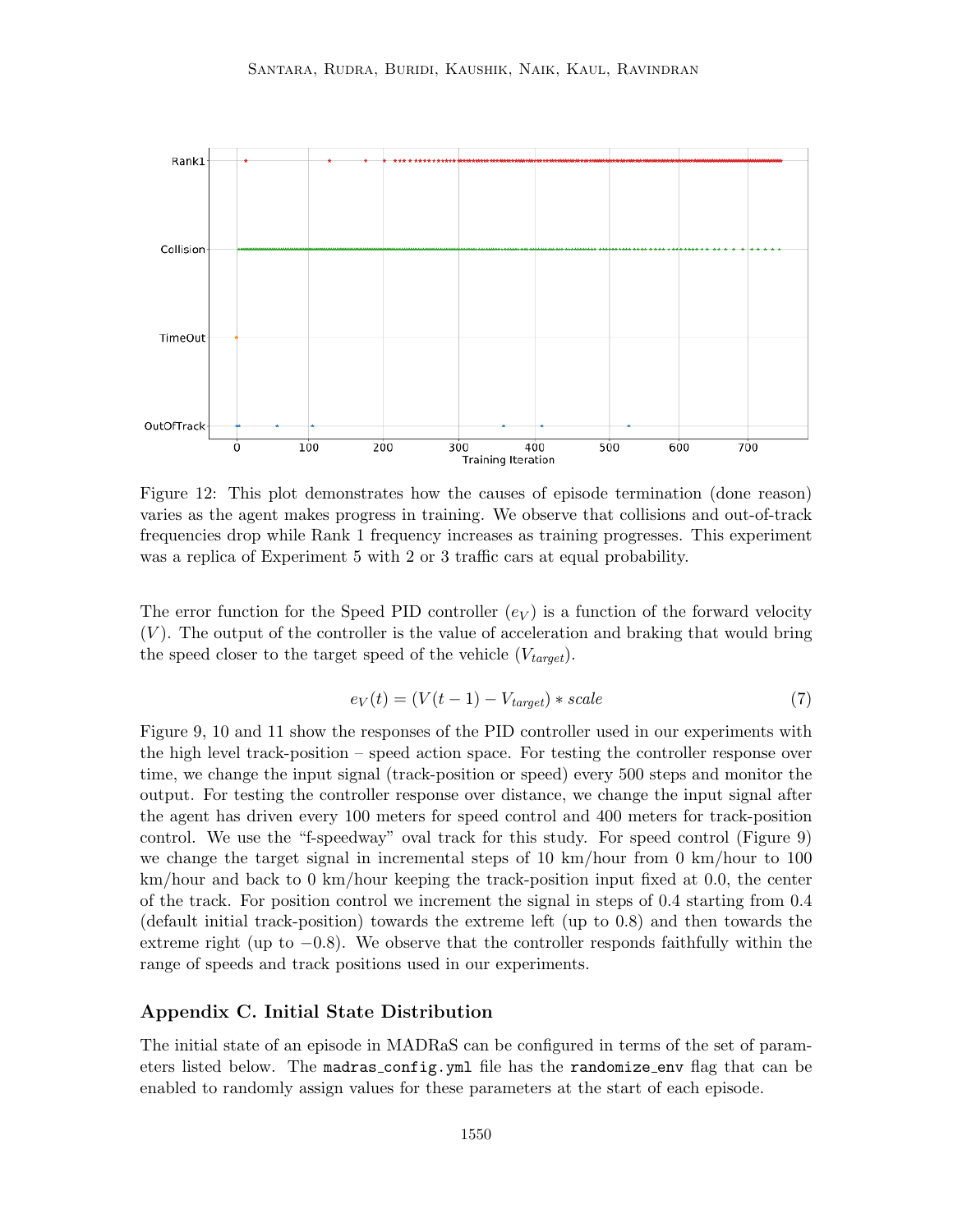- Vehicle Model: The model of the car assigned to the learning agent(s) can be specified using the learning car field. This can also be randomly selected from a categorical distribution over a list of car models when randomize env = True.
- Number of Traffic Cars: The number of traffic cars can be specified using the min traffic cars field. When randomize env = True the number of traffic cars is assigned randomly between min traffic cars and (max cars - (number of learning agents)).
- Track Position of Traffic Cars: Some traffic cars can be assigned a certain track position to stick to. For ParkedAgent, it can be specified as the parking lane pos while for ConstVelTrafficAgent, SinusoidalSpeedAgent and RandomStoppingAgent it can be specified using the  $target$ -lane pos field. If  $randomize$ -env = True the track position is sampled randomly from a continuous uniform distribution between specified high and low limits for these parameters.
- Parking Distance of Traffic Agents from the Start line: The distance from start of ParkedAgent traffic agents can be set using the parking dist from start parameter. When randomize env = True it is sampled uniformly from a fixed range specified by high and low values for the same parameter.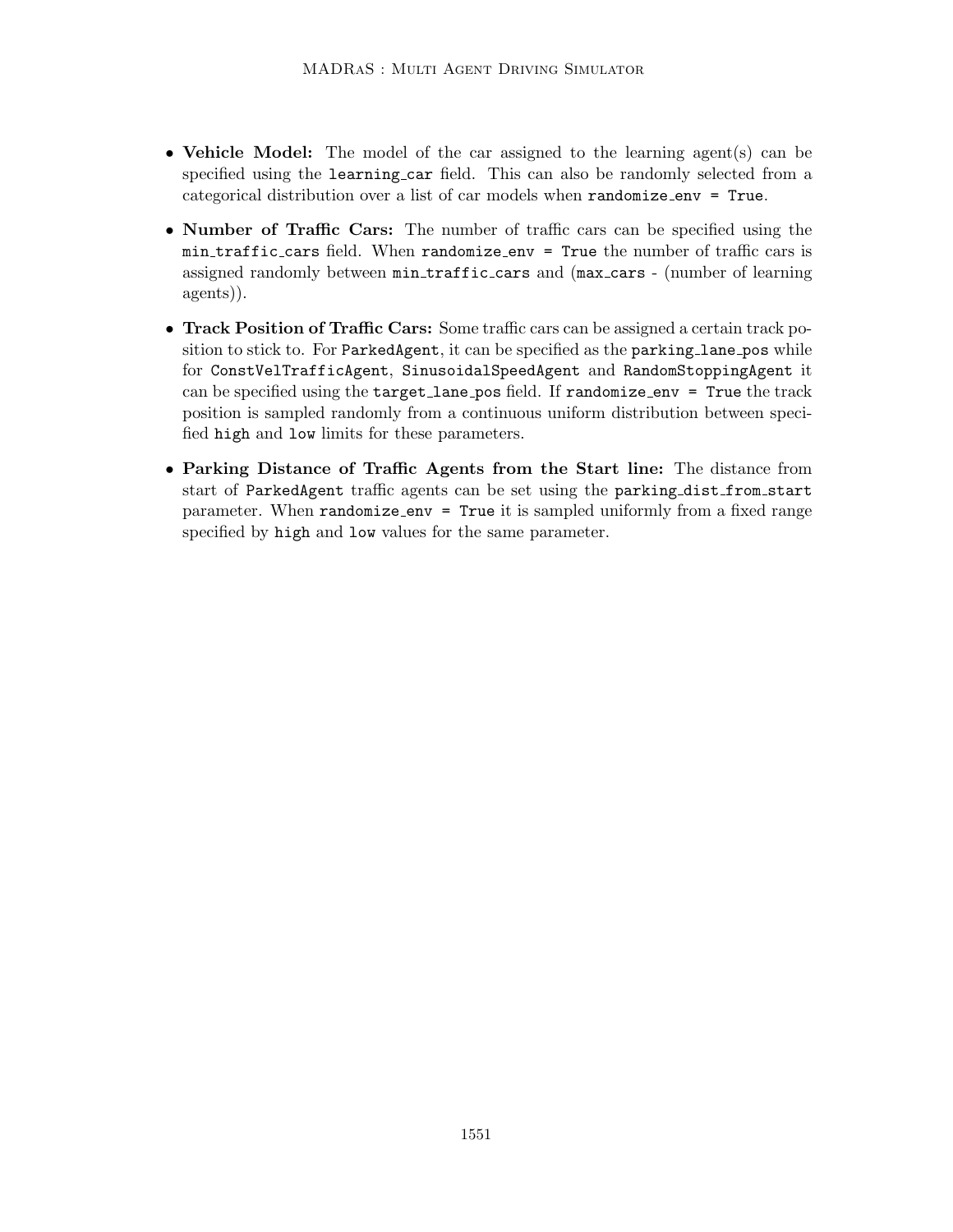# References

- Andrychowicz, O. M., Baker, B., Chociej, M., Jozefowicz, R., McGrew, B., Pachocki, J., Petron, A., Plappert, M., Powell, G., Ray, A., et al. (2020). Learning dexterous inhand manipulation. *The International Journal of Robotics Research*, *39* (1), 3–20.
- Argall, B. D., Chernova, S., Veloso, M., & Browning, B. (2009). A survey of robot learning from demonstration. *Robotics and autonomous systems*, *57* (5), 469–483.
- Bansal, M., Krizhevsky, A., & Ogale, A. (2018). Chauffeurnet: Learning to drive by imitating the best and synthesizing the worst..
- Behere, S., & Törngren, M. (2016). A functional reference architecture for autonomous driving. *Information and Software Technology*, *73*, 136–150.
- Bengio, Y., Louradour, J., Collobert, R., & Weston, J. (2009). Curriculum learning. In *Proceedings of the 26th annual international conference on machine learning*, pp. 41– 48. ACM.
- Bojarski, M., Yeres, P., Choromanska, A., Choromanski, K., Firner, B., Jackel, L., & Muller, U. (2017). Explaining how a deep neural network trained with end-to-end learning steers a car..
- Bowling, M., & Veloso, M. (2000). An analysis of stochastic game theory for multiagent reinforcement learning. Tech. rep., Carnegie-Mellon Univ Pittsburgh Pa School of Computer Science.
- Brockman, G., Cheung, V., Pettersson, L., Schneider, J., Schulman, J., Tang, J., & Zaremba, W. (2016). Openai gym..
- Brown, A., et al. (2018). Udacity self-driving car simulator. In *GitHub Repository https: // github. com/ udacity/ self-driving-car-sim* .
- Bu, L., Babu, R., De Schutter, B., et al. (2008). A comprehensive survey of multiagent reinforcement learning. *IEEE Transactions on Systems, Man, and Cybernetics, Part C (Applications and Reviews)*, *38* (2), 156–172.
- Chen, C., Seff, A., Kornhauser, A., & Xiao, J. (2015). Deepdriving: Learning affordance for direct perception in autonomous driving. In *2015 IEEE International Conference on Computer Vision (ICCV)*, pp. 2722–2730. IEEE.
- Da Silva, F. L., & Costa, A. H. R. (2019). A survey on transfer learning for multiagent reinforcement learning systems. *Journal of Artificial Intelligence Research*, *64*, 645– 703.
- de Bruin, T., Kober, J., Tuyls, K., & Babuška, R. (2018). Integrating state representation learning into deep reinforcement learning. *IEEE Robotics and Automation Letters*, *3* (3), 1394–1401.
- Dikmen, M., & Burns, C. M. (2016). Autonomous driving in the real world: Experiences with tesla autopilot and summon. In *Proceedings of the 8th international conference on automotive user interfaces and interactive vehicular applications*, pp. 225–228. ACM.
- Dosovitskiy, A., Ros, G., Codevilla, F., Lopez, A., & Koltun, V. (2017). Carla: An open urban driving simulator..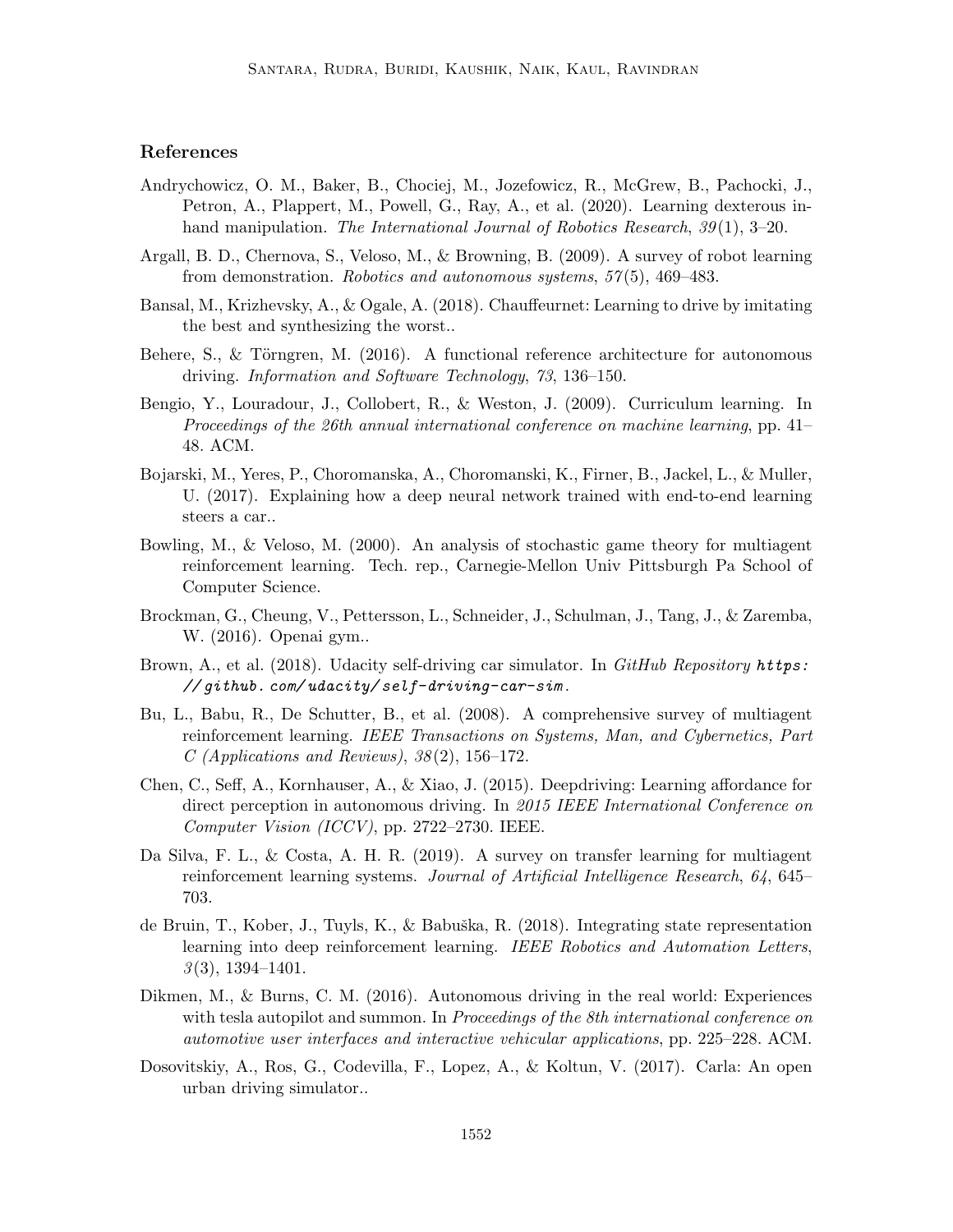- Dossa, R. F. J., Lian, X., Nomoto, H., Matsubara, T., & Uehara, K. (2019). A human-like agent based on a hybrid of reinforcement and imitation learning. In *2019 International Joint Conference on Neural Networks (IJCNN)*, pp. 1–8. IEEE.
- Dresner, K., & Stone, P. (2008). A multiagent approach to autonomous intersection management. *Journal of artificial intelligence research*, *31*, 591–656.
- Fayjie, A. R., Hossain, S., Oualid, D., & Lee, D. (2018). Driverless car: Autonomous driving using deep reinforcement learning in urban environment. In *2018 15th International Conference on Ubiquitous Robots (UR)*, pp. 896–901.
- Kaushik, M., Prasad, V., Krishna, K. M., & Ravindran, B. (2018). Overtaking maneuvers in simulated highway driving using deep reinforcement learning. In *2018 IEEE Intelligent Vehicles Symposium (IV)*, pp. 1885–1890. IEEE.
- Koutník, J., Cuccu, G., Schmidhuber, J., & Gomez, F. (2013). Evolving large-scale neural networks for vision-based reinforcement learning. In *Proceedings of the 15th annual conference on Genetic and evolutionary computation*, pp. 1061–1068. ACM.
- Koutník, J., Schmidhuber, J., & Gomez, F. (2014). Evolving deep unsupervised convolutional networks for vision-based reinforcement learning. In *Proceedings of the 2014 Annual Conference on Genetic and Evolutionary Computation*, pp. 541–548. ACM.
- LaValle, S. M. (2006). *Planning algorithms*. Cambridge university press.
- Li, Y., Song, J., & Ermon, S. (2017). Infogail: Interpretable imitation learning from visual demonstrations. In *Advances in Neural Information Processing Systems*, pp. 3812– 3822.
- Liang, E., Liaw, R., Moritz, P., Nishihara, R., Fox, R., Goldberg, K., Gonzalez, J. E., Jordan, M. I., & Stoica, I. (2018). Rllib: Abstractions for distributed reinforcement learning..
- Lillicrap, T. P., Hunt, J. J., Pritzel, A., Heess, N., Erez, T., Tassa, Y., Silver, D., & Wierstra, D. (2019). Continuous control with deep reinforcement learning..
- Lin, X., Adams, S. C., & Beling, P. A. (2018). Multi-agent inverse reinforcement learning for general-sum stochastic games. *ArXiv*, *abs/1806.09795*.
- Lin, X., Beling, P. A., & Cogill, R. (2017). Multiagent inverse reinforcement learning for two-person zero-sum games. *IEEE Transactions on Games*, *10* (1), 56–68.
- Littman, M. L. (1994). Markov games as a framework for multi-agent reinforcement learning. In *Machine learning proceedings 1994*, pp. 157–163. Elsevier.
- Liu, G.-H., Siravuru, A., Prabhakar, S., Veloso, M., & Kantor, G. (2017). Learning end-toend multimodal sensor policies for autonomous navigation. In Levine, S., Vanhoucke, V., & Goldberg, K. (Eds.), *Proceedings of the 1st Annual Conference on Robot Learning*, Vol. 78 of *Proceedings of Machine Learning Research*, pp. 249–261. PMLR.
- Loiacono, D., Cardamone, L., & Lanzi, P. L. (2013). Simulated car racing championship: Competition software manual..
- Loiacono, D., Lanzi, P. L., Togelius, J., Onieva, E., Pelta, D. A., Butz, M. V., Lonneker, T. D., Cardamone, L., Perez, D., Sáez, Y., et al. (2010a). The 2009 simulated car racing championship. *IEEE Transactions on Computational Intelligence and AI in Games*, *2* (2), 131–147.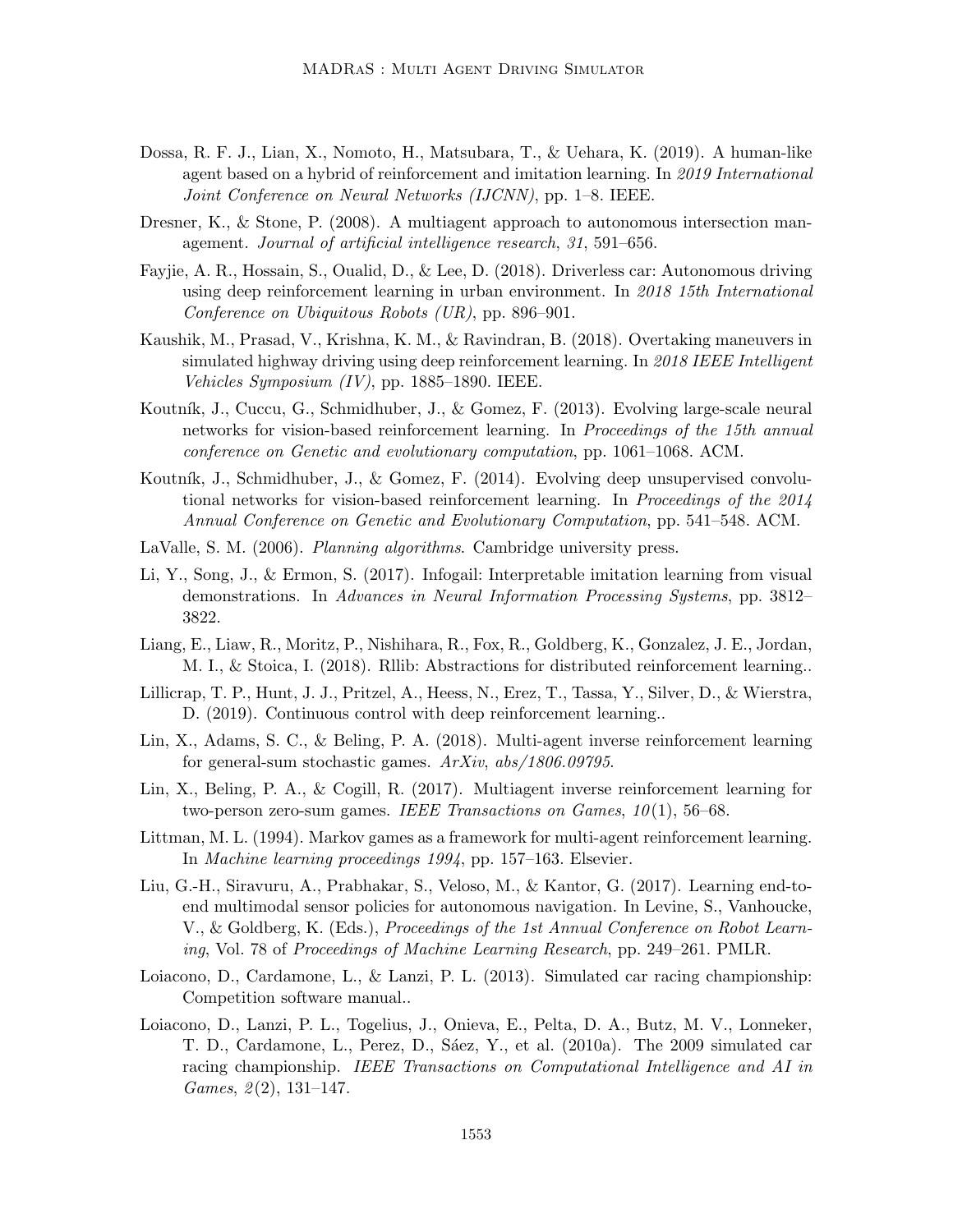- Loiacono, D., Prete, A., Lanzi, P. L., & Cardamone, L. (2010b). Learning to overtake in torcs using simple reinforcement learning. In *IEEE Congress on Evolutionary Computation*, pp. 1–8. IEEE.
- Lowe, R., Wu, Y., Tamar, A., Harb, J., Abbeel, P., & Mordatch, I. (2017). Multi-agent actor-critic for mixed cooperative-competitive environments. In *Proceedings of the 31st International Conference on Neural Information Processing Systems*, NIPS'17, p. 6382–6393, Red Hook, NY, USA. Curran Associates Inc.
- Minster, G., Haghighat, S., Chu, K., & Vogt, K. (2018). System and method for autonomous vehicle driving behavior modification.. US Patent 10,035,519.
- Neider, J., Davis, T., & Woo, M. (1993). *OpenGL programming guide*, Vol. 14. Addison-Wesley Reading, MA.
- Onieva, E., Cardamone, L., Loiacono, D., & Lanzi, P. L. (2010). Overtaking opponents with blocking strategies using fuzzy logic. In *Proceedings of the 2010 IEEE Conference on Computational Intelligence and Games*, pp. 123–130. IEEE.
- Parisi, G. I., Kemker, R., Part, J. L., Kanan, C., & Wermter, S. (2019). Continual lifelong learning with neural networks: A review. *Neural Networks*, *113*, 54–71.
- Pomerleau, D. A. (1989). Alvinn: An autonomous land vehicle in a neural network. In *Advances in neural information processing systems*, pp. 305–313.
- Richter, S. R., Hayder, Z., & Koltun, V. (2017). Playing for benchmarks. In *International conference on computer vision (ICCV)*, Vol. 2.
- Richter, S. R., Vineet, V., Roth, S., & Koltun, V. (2016). Playing for data: Ground truth from computer games. In *European Conference on Computer Vision*, pp. 102–118. Springer.
- Ros, G., Sellart, L., Materzynska, J., Vazquez, D., & Lopez, A. M. (2016). The synthia dataset: A large collection of synthetic images for semantic segmentation of urban scenes. In *Proceedings of the IEEE conference on computer vision and pattern recognition*, pp. 3234–3243.
- Santara, A., Naik, A., Ravindran, B., Das, D., Mudigere, D., Avancha, S., & Kaul, B. (2018). Rail: Risk-averse imitation learning. In *Proceedings of the 17th International Conference on Autonomous Agents and MultiAgent Systems*, AAMAS '18, p. 2062–2063, Richland, SC. International Foundation for Autonomous Agents and Multiagent Systems.
- Schulman, J., Wolski, F., Dhariwal, P., Radford, A., & Klimov, O. (2017). Proximal policy optimization algorithms. *CoRR*, *abs/1707.06347*.
- Seel, N. M. (2011). *Encyclopedia of the Sciences of Learning*. Springer Science & Business Media.
- Shah, S., Dey, D., Lovett, C., & Kapoor, A. (2018). Airsim: High-fidelity visual and physical simulation for autonomous vehicles. In *Field and service robotics*, pp. 621–635. Springer.
- Shalev-Shwartz, S., Shammah, S., & Shashua, A. (2016). Safe, multi-agent, reinforcement learning for autonomous driving..